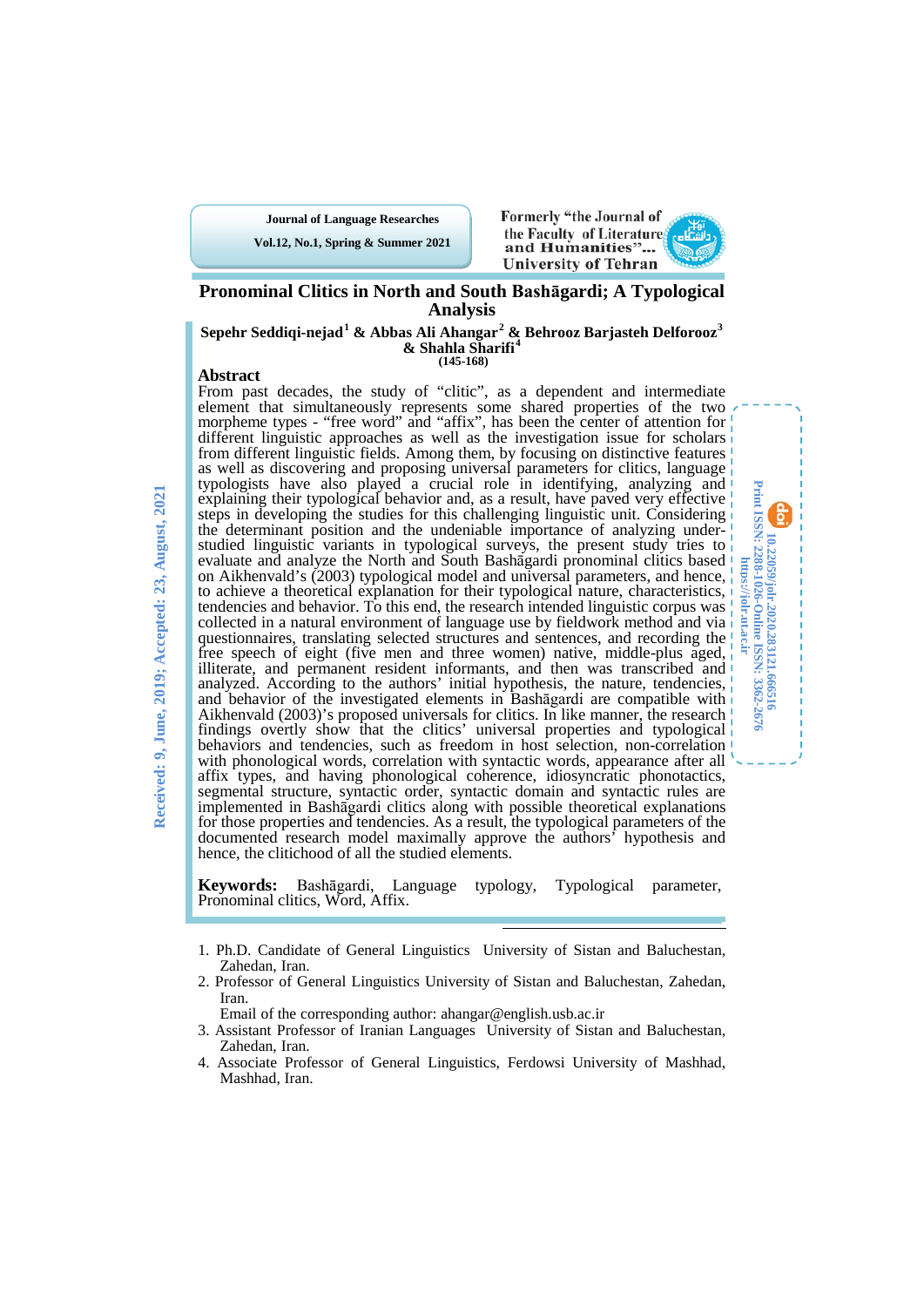## **1. Introduction**

Bashāgardi (=Bashkardi) is a general name for a considerable number of dialects spoken in south-east regions of Iran, and related to the South-west family of Iranian dialects. This under-studied dialect is divided into three branches, including North Bashāgardi, South Bashāgardi, and Bashāgardi variants spoken in areas out of Bashāgard borders. Some researchers have investigated the different fields of Bashāgardi, and have achieved pertinent results. Among the previous studies, the investigation of Bashāgardi Pronominal Clitics based on the typological approach is outstandingly ignored. However, employing splitergative structure and agent clitics has given a high variety to the use of pronominal clitics in this dialect. To fill this research gap, the present study tries, for the first time and based on the universal model of Aikhenvald (2003), to evaluate and systematically analyze the typological tendencies of Bashāgardi pronominal clitics, and to achieve a theoretical explanation for their nature and typological behavior. More precisely, this study aims to answer these questions: 1- what are the typological features of Bashāgardi pronominal clitics?; 2- what is the theoretical analysis and explanation for their nature and typological behavior?; and 3- to what extent is Aikhenvald's (2003) typological model applicable and efficient in identifying, evaluating, and analyzing the behavior of Bashāgardi pronominal clitics?

### **2. Literature Review**

In this section, only two previous studies carried out on Bashāgardi, with closest relationship to the subject of the present study, have been reviewed. Seddiqinejad (2010) surveys different forms and syntactic functions of agent clitics in South Bashāgardi, and accounts for their usage in split-ergative structure. Seddiqi-nejad et. al. (2016) describes the pronominal and case systems in South Bashāgardi, and enumerates the personal endings, agent clitics, and two sets of distinct object clitics with different syntactic behaviors in it. Of course, the aim of these studies has been to merely survey their subject matters from a descriptive-synchronic point of view.

#### **3. Methodology**

The research data were gathered by fieldwork and via questionnaires, translating purposeful structures and sentences, and recording the free speech of eight qualified informants, and then transcribed. Next, different forms and syntactic functions of North and South Bashāgardi pronominal clitics were enumerated, and finally, their typological tendencies and behaviors have critically been examined according to the fifteen universal and typological parameters posed by Aikhenvald (2003). Of course, the method of application, function, and the aim of each parameter has been described, as well.

#### **4. Results**

Based on the findings of the present study, out of a total of 15 typological parameters proposed by Aikhenvald (2003), eleven are implemented in (North and South) Bashāgardi pronominal clitics along with theoretical explanations for those properties and tendencies. They include enclitichood, freedom in hostselection, occurring in fixed Wackernagel position, correlation with syntactic words, non-correlation with phonological words, occurring after all affix types, having idiosyncratic phonological and phonotactic features, creating uncommon consonant clusters at host-clitic border, having idiosyncratic syntactic order,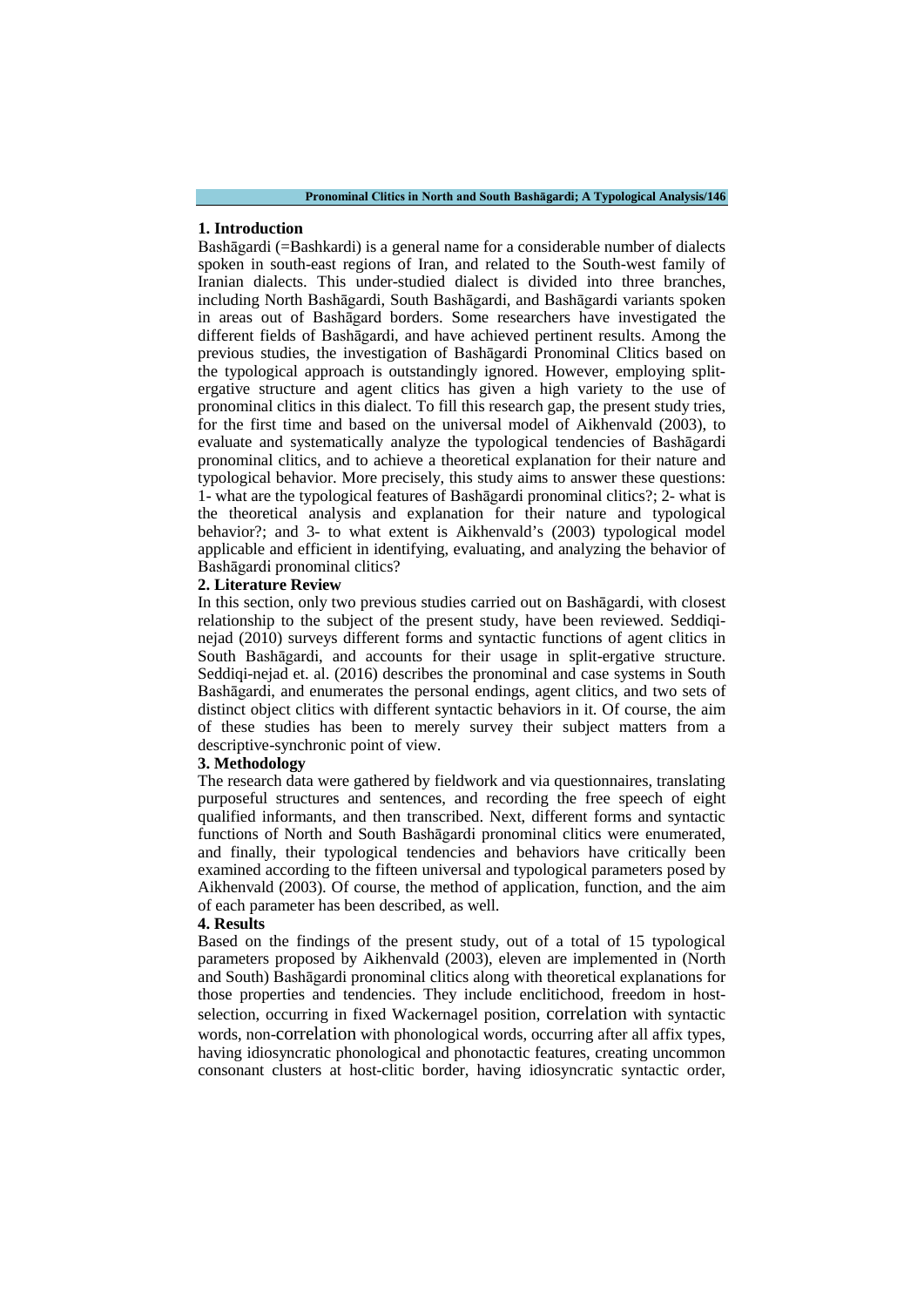### **147/ Journal of Language Researches, Vol.12, No.1, Spring & Summer 2021**

having various syntactic domains at sentence, phrase, and word levels, and having two idiosyncratic syntactic rules of clitic-doubling and clitic-climbing. **5. Discussion**

To discuss and argue our results, we make use of various diachronic, synchronic, comparative, and mostly, cross-linguistic pieces of evidence.

## **6. Conclusions**

Based on the results mentioned, we conclude that the typological parameters of the documented research model maximally approve the clitichood of pronominal clitics in (North and South) Bashāgardi. Moreover, for special behaviors and tendencies of these linguistic elements, some theoretical explanations could be presented such as solidarity between dominant suffixal morphology and exploiting enclitics, solidarity between non-correlation with phonological word and not receiving stress/pause, solidarity between wide host-selection and belonging to the sentence structural level, and implementation of elements' logical/semantic nearness in their syntactic order. Finally, it's proved that Aikhenvald's (2003) theoretical model presents a scientific, efficient, theorybased, systematic, and applicable framework with explanatory efficiency to evaluate, classify, and analyze the behavior and tendencies of pronominal clitics in (North and South) Bashāgardi.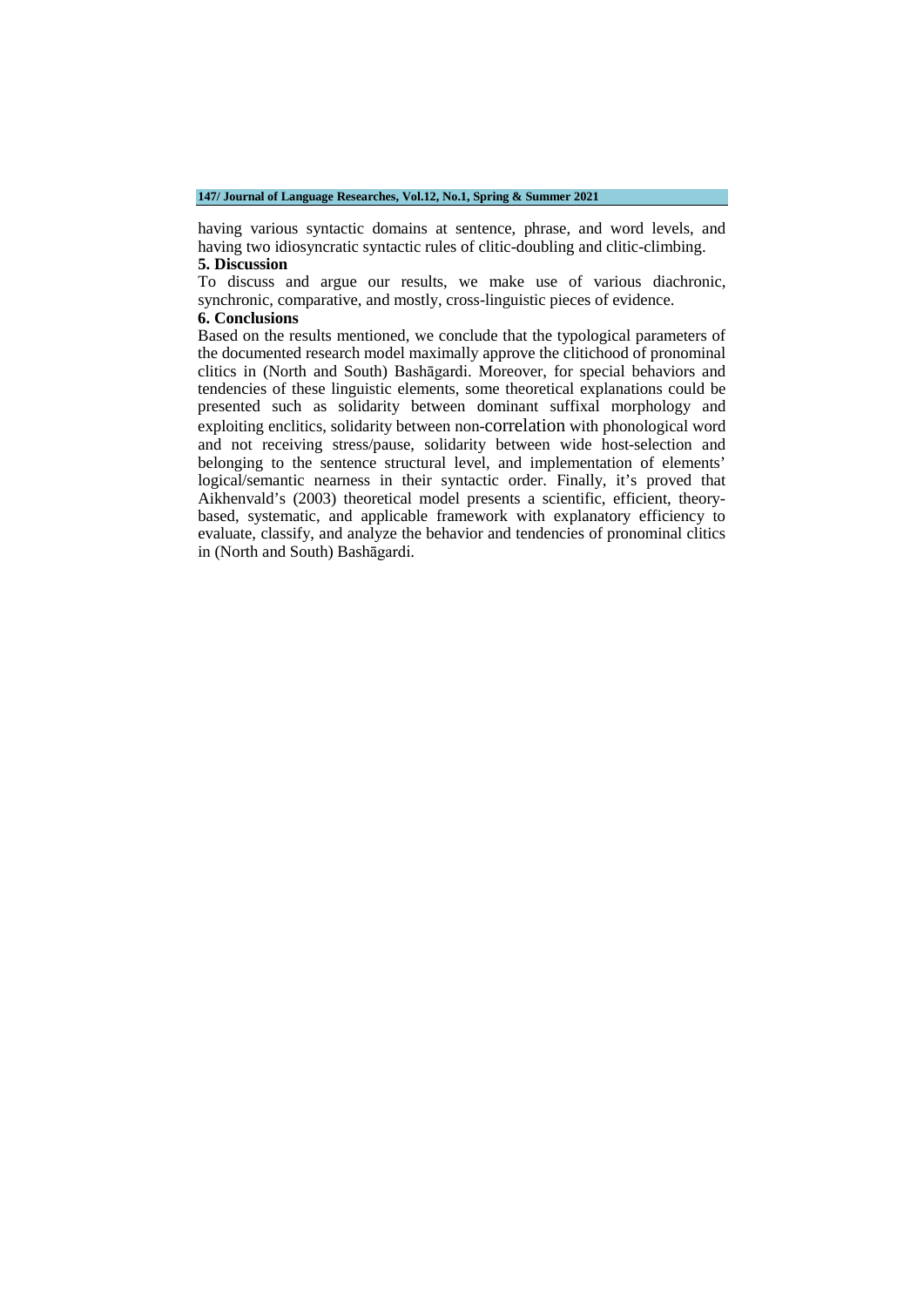### **/148 واژهبستهاي ضمیري در بشاگَردي شمالی و جنوبی: تحلیلی ردهشناختی**

## **واژهبستهاي ضمیري در بشاگَردي شمالی و جنوبی: تحلیلی ردهشناختی**

**سپهر صدیقینژاد دانشجوي دکتراي زبانشناسی همگانی دانشگاه سیستان و بلوچستان، زاهدان، ایران. [1](#page-3-0) عباسعلی آهنگر استاد زبانشناسی همگانی دانشگاه سیستان و بلوچستان، زاهدان، ایران. بهروز برجسته دلفروز استادیار زبانهاي ایرانی دانشگاه سیستان و بلوچستان، زاهدان، ایران. شهلا شریفی دانشیار زبانشناسی همگانی، دانشگاه فردوسی مشهد، مشهد، ایران.** تاریخ دریافت مقاله: /10/27 96؛ تاریخ پذیرش مقاله 97/9/12

## **چکیده**

مطالعۀ واژهبست بهعنوان عنصري وابسته و بینابینِ دو ردة تکواژيِ «واژة مستقل» و «وند» که بهطور همزمان پارهاي از ویژگیهاي مشترك هر دو رده را به نمایش میگذارد، از دهههاي گذشته کانون توجه رهیافتهاي گوناگونِ زبانشناسی و موضوع بررسیِ صاحبنظران در حوزههاي مختـلف زبانی بوده است. از آن مـیان، ردهشناسانِ زبان نیز با تمرکز بر مشخّصههاي ممیز و نیز کشف و ارائۀ پارامترهاي جهانی براي واژهبستها، نقش بسزایی را در شناسایی، تحلیل و تبیینِ رفتارهاي ردهشناختی آنها ایفا نمودهاند و بدین سبب، گامهاي بسیار مؤثري را در پیشبرد مطالعات این واحد زبانی برداشتهاند. نظر به جایگاه تعیینکننده و اهمیت غیرقابل انکارِ مطالعۀ گونههاي زبانیِ کمتر کاویده در پژوهشهاي ردهشناختی، پژوهش حاضر درصدد است تا واژه- بستهاي ضمیري در بشاگَردي شمالی و جنوبی را بر اساس الگوي ردهشناختی و پارامترهاي جهانیِ آیخن-ْ والْد (2003) ارزیابی و تحلیل نموده و از این رهگذر، به تبیین نظريِ ماهیت، ویژگیها، گرایشها و رفتارِ ردهشناختی آنها دست یابد. در این راستا، پیکرة زبانی مورد نیاز پژوهش بهصورت میدانی و به شیوة توزیع پرسشنامه، بازگردانیِ ساختارها و جملات هدفمند و نیز ضبط گفتارِ آزاد هشت گویشورِ (پنج مرد و سه زن) بومی، میانسال به بالا، بیسواد و ساکن دائم در منطقه و در محیط طبیعی کاربرد زبان گردآوري، آوانویسی و تحلیل گردید. بر پایۀ فرضیۀ اولیۀ نگارندگان، ماهیت، گرایشها و رفتارِ عناصر مورد بررسی در بشاگَردي، همسو با جهانیهاي پیشنهاديِ آیخنْوالْد (2003) براي واژهبسـتهاست. یافتههاي پژوهش هم آشکارا نشاندهندة آن است که ویژگیهاي جهانی و گرایشها و رفتارهاي ردهشناختیِ واژهبستها نظیر آزادي در میزبانْگزینی، ناهمارزي با واژة واجی، همارزي با واژة نحوي، وقوع پس از همۀ انواع وندها و برخورداري از انسجام واجی، واجآرایی، ساختار زنجیري، آرایش نحوي، گـسترة نحوي و قواعد نحـويِ منحـصربهفرد در واژهبستهاي بشاگَردي نیز با امکان ارائۀ تبیینهاي نظري براي آن ویژگیها و گرایشها تبلور مییابد. از این رو، پارامترهاي ردهشناختیِ الگوي مورد استناد پژوهش، فرضیۀ نگارندگان و در نتیجه، واژهبست بودنِ همۀ عناصر مورد بررسی را تأیید حداکثري مینماید.

**واژههاي کلیدي:** بشاگَردي، ردهشناسی زبان، پارامتر ردهشناختی، واژهبستهاي ضمیري، واژه، وند. **.1 مقدمه**

بَشْکَر<sup>ْ</sup>دی<sup>[۱]</sup> عنوان کلّی گویشهای پرشمار جنوب شرق ایران و مرحلۀ گذارِ گویشهای فارس و لارستان به بلوچی (شَرْوُو ، ۱۹۸۸: ۸۴۶)، وابسته به خانوادهٔ گویشهای ایرانی

-

<span id="page-3-1"></span><span id="page-3-0"></span>ahangar@english.usb.ac.ir :مسئول نویسنده رایانامۀ [.1](#page-3-1) 2. P.O. SKJÆRVØ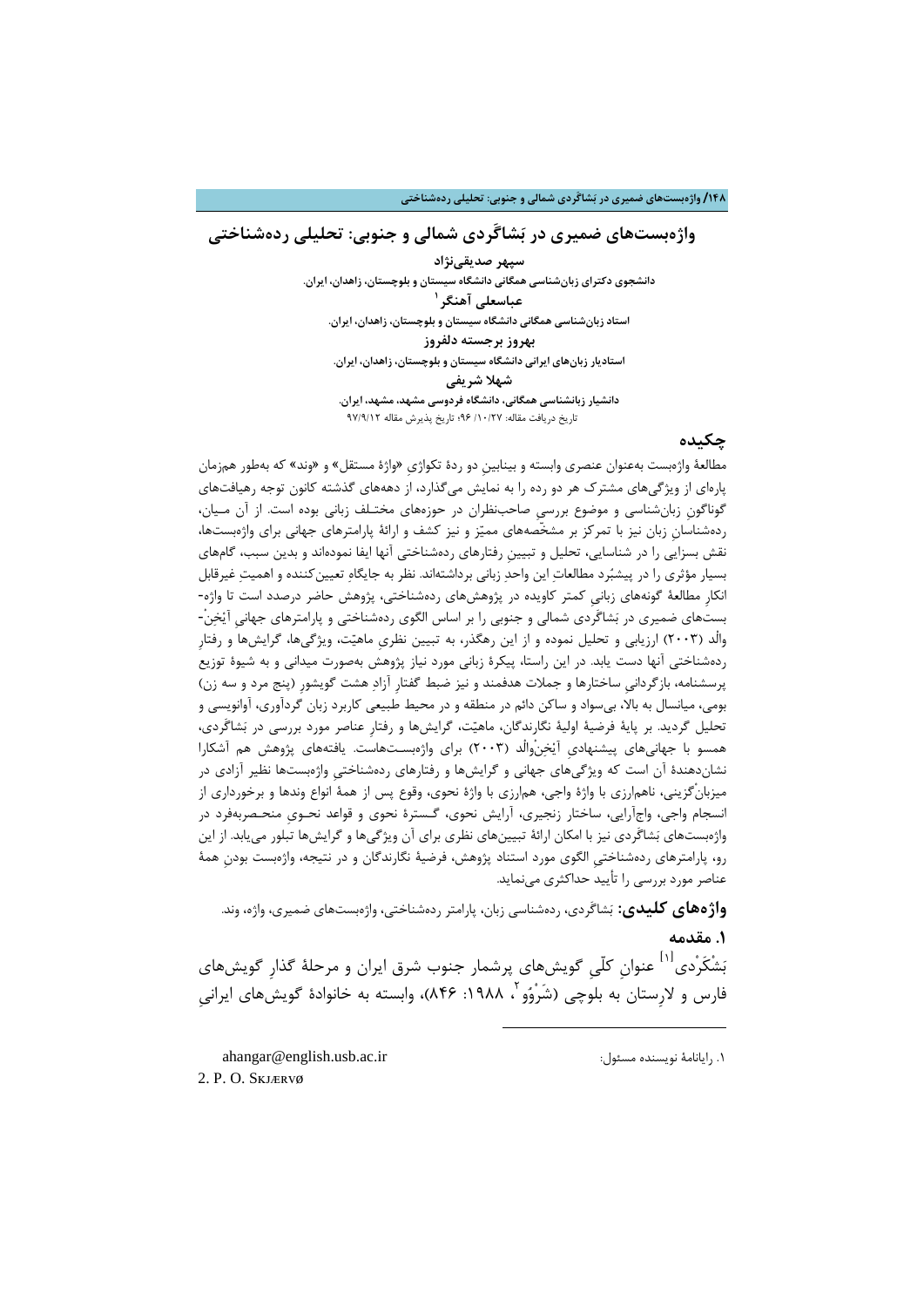# �ی زبا **، سال ،12 شمارة ،1 بهار و تابستان 149/1400** � �و ی �ش

جنوب غربی (شَرْوو، :1988 846) و داراي سه شاخۀ شمالی، جنوبی و گونههاي خارج از جغرافیای بَشْکَرْد است (گرْشویچ ، ۱۹۷۰: ۱۶۳). برخی پژوهشگران حوزههای زبانی این گویش را با اهداف سودمندي کاویده و به یافتههاي سزاوار تأملی نیز دست یافتهاند که تنها دو مورد آنها به واژهبستهاي بشاگَردي جنوبی اشارهکردهاند. نخست، صدیقینژاد (1389) است که با هدف توصیف اجزاي ساختواژيِ اسم، فعل، صفت، قید و حرف در بَشاگَردی جنوبی، صورت و نقشهای نحوی واژهبستهای عامل<sup>۲</sup>این گویش را نیز برشمرده و کاربرد آنها در ساختار کُنایی گسسته ۱٫<sup>۳</sup> از اختلافات بارز این گونه با فارسی معیار میداند. دیگري نیز صدیقینژاد و همکاران (1394) است که در راستاي توصیف دستگاههاي ضمیر و حالت در بشاگَردي جنوبی، شناسههاي فاعلی، واژهبستهاي عامل (در زمان گذشته) و دو دسته واژهبست مفعولیِ مجزا با رفتار نحويِ متفاوت این گویش (در زمانهاي گذشته و غیرگذشته) را فهرست میکند. باید گفت هدف این پژوهشها توصیف محضِ موضوعات موردنظر خود از منظر زبانشناسیِ توصیفی- همزمانی بوده و هیچ نگاهی به رویکرد و تحلیل ردهشناختی نداشـتهاند و بررسی ردهشـناختیِ واژه- بستهای ضمیری<sup>۴</sup> بَشاگَردی همچنان ناکاویده مانده است. حال آنکه برخورداری این گویش از ساختار کُنایی گسسته و واژهبستهاي عامل، تنوع فراوانی به کـاربرد واژه- بستهاي ضمیريِ آن بخشیده است. در راستاي برآورده سازي این خلأ پژوهشی و ضرورت بنیادین، جستار حاضر میکوشد نخستین بار و بر اساس الگوي جهانیِ آیخن-ْ والْد<sup>۵</sup> (۲۰۰۳) ویژگیها/گرایشهای ردهشناختی این عناصر را در بَشاگَردی شمالی و جنوبی مورد ارزیابی و تحلیلِ نظاممند و نظریهبنیاد قرار داده و به تبیین نظريِ ماهیت و رفتار ردهشناختی آنها دست یابد. به بیان روشنتر، بنیان این نوشتار بر پاسخیابی به این پرسشها استوار گردیده است: ١- ویژگیهای ردهشناختی واژهبستهای ضمیری بَشاگَردي (شمالي و جنوبي) کدام است؟ ۲- تحلیل و تبییـن نظري ماهـیّت و رفتار ردهشناختی آنها چیست؟ -3 کاربردپذیري و کارایی الگوي ردهشناختیِ آیخنْوالْد (2003) در شناسایی، ارزیابی و تحلیل رفتار واژهبستهاي بشاگَردي به چه میزان است؟ بدین منظور، در ادامه و پس از مروري کوتاه بر رهیافتهاي نظريِ مختلف به مطالعۀ

-

<span id="page-4-4"></span><span id="page-4-3"></span><span id="page-4-2"></span><span id="page-4-1"></span><span id="page-4-0"></span>1. I. Gershevitch 2. agent clitics 3. split-ergative construction 4. pronominal clitics 5. A. Y. Aikhenvald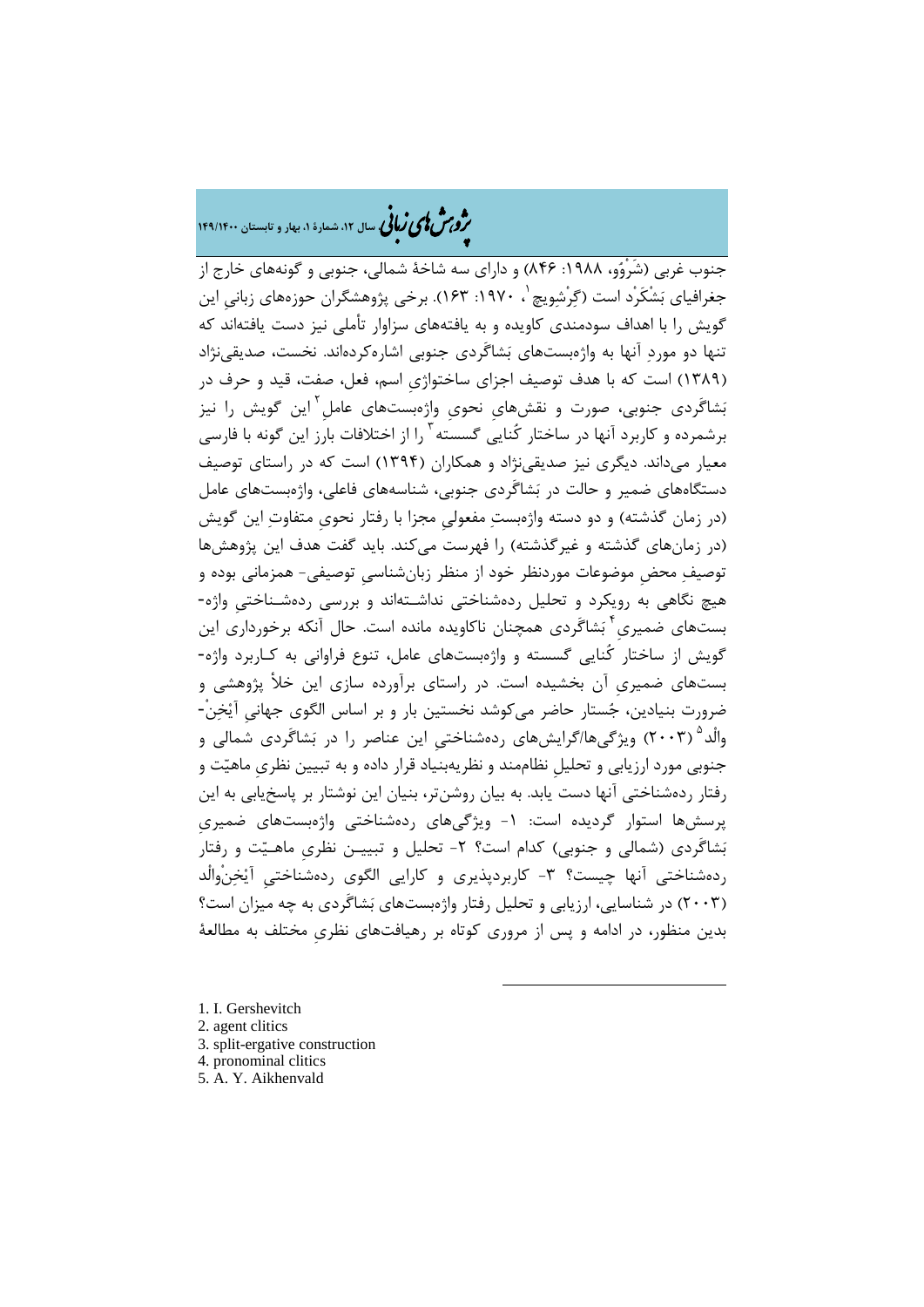## **/150 واژهبستهاي ضمیري در بشاگَردي شمالی و جنوبی: تحلیلی ردهشناختی**

واژهبست، مبانی و چارچوبِ نظري پژوهش معرفی میگردد. بخش سوم نیز پس از برشمردن صورتها و نقشهاي نحويِ واژهبستهاي ضمیري در این دو گونۀ زبانی، به ارزیابی و تحلیلِ دقیق دادههاي گویشی بر اساس پارامترهاي ردهشناختیِ الگوي پژوهش میپردازد. بخش چهارم به نتیجهگیري پژوهش اختصاص دارد.

# **-2 مبانی و چارچوب نظري**

ساختگرایان تکواژ را اصلیترین واحد مطالعۀ زبانی و کوچکترین واحد معنادار یا ایفاکنندة نقشِ دستوري دانسته و آنها را بر اساس شیوة کاربرد به دو ردة آزاد و وابسته تقسیم نمودهاند. تکواژِ آزاد (مانند واژههاي تمامعیار) همواره بهطور مستقل، ولی تکواژِ وابسته (نظیر وندها) فقط در اتّصال با واژهٔ میزبان <sup>۱</sup> به کار می ود (کروگر <sup>۲</sup>، ۲۰۰۵: ۱۳). با این همه واژهبست<sup>ا۱۲</sup> از نظر دستوری و کاربردی در جایگاهی بینابین واژهٔ مستقل و وند قرار میگیرد و همزمان پارهای از ویژگیهای هر دو ردهٔ مذکور را نشان میدهد<sup>۳۱</sup> (اسْپِنْسر و لوئیز ، ٢٠١٢: ٣٨)؛ بنابراین، واژهبست در هیچکدام از آن دو ردهٔ تکواژي نمیگنجد و کاراییِ ردهبنديِ دوشقّیِ ساختگرایان را با چالش جدي روبرو میسازد. دلیل واضح آن است که بررسیِ ویژگیها، تحلیل گسترة نقشی و تبیین جایگاه و خوانشِ واژهبست، بهعنوان عنصري فراحوزهاي، دستکم به سه حوزة متوالیِ واجشناسی، ساختواژه و نحو کشیده میشود. بدین سبب، زبانشناسان تاکنون سه رویکرد حوزهبنیاد واجی/نوایی ٔ ، ساختواژی و نحوی (و یا تلفیقی  $\bigcirc$  برای مطالعهٔ آن ارائه و تبیینهای تک-حوزهاي (تلفیقی) براي تشریح رفتار، نقش و عملکرد نظامهاي واژهبستی پیشنهاد [6](#page-5-5) کردهاند. از نظر اَنْدرْسُن<sup>ِ ۷</sup> (۲۰۰۵: ۱)، دستوریان سنتی و زبانشناسان تاریخی رویکرد واجشناختی و نحوشناسانِ نوین نیز رویکرد ساختواژي/نحوي را دنبال کردهاند. حال آنکه پژوهشگران متأخر و کنونی با تمرکز بر فرایند واژهبستسازی، <sup>[۴]</sup> رویکردی تلفیقی (از دیدگاههاي واجشناختی، ساختواژي و نحوي) را در پیش گرفتهاند (اسپِنْسر و لوئیز، :2012 14). بهعلاوه، از دهۀ ،1970 توجه زبانشناسان به کشف مشخّصههايِ ممیزِ واژهبستها و ارائۀ پارامترهاي ردهشناختی براي مطالعۀ آنها جلب شد (گرْلاخ ^، ٢٠٠٢: 25). به عقیدة اسپِنْسر و لوئیز (:2012 38)، برجستهترین مطالعات متقدمِ ردهشناختی

-

<span id="page-5-0"></span>1. host

- <span id="page-5-1"></span>2. P. R. Kroeger
- <span id="page-5-2"></span>3. A. Spencer and A. R. Luis
- <span id="page-5-3"></span>4. phonological/prosodic approach
- <span id="page-5-4"></span>5. mixed/eclectic approach
- <span id="page-5-5"></span>6. clitic systems
- <span id="page-5-6"></span>7. S. R. Anderson
- <span id="page-5-7"></span>8. B. Gerlach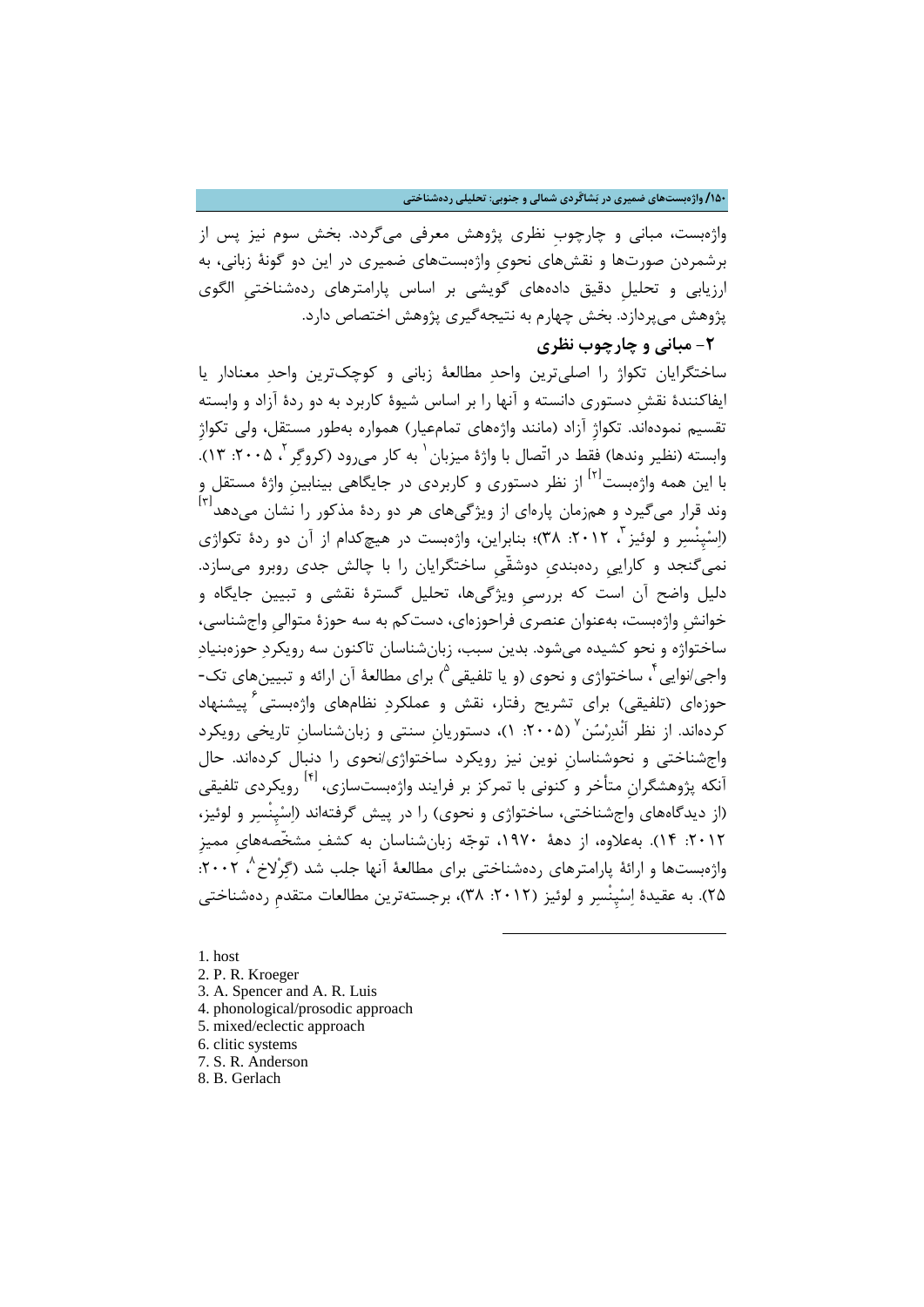�ی زبا **، سال ،12 شمارة ،1 بهار و تابستان 151/1400** � �و ی �ش

از واژەبستھا را زوئیکی ` (۱۹۷۷)<sup>'۱۵</sup>، کلاونْز ` (۱۹۸۵)<sup>'۱۶]</sup> و هالْپرْن <sup>۳</sup> (۱۹۹۵)<sup>'۱۷]</sup> انجام دادهاند.

بدیهی است ردهشناسان مزبور با ارزیابی مطالعات پیشین، ویژگی (هايِ) ردهشناختیِ تازهاي از واژهبستها را کشف و پارامتر (هاي) مربوط را براي مطالعۀ آنها ارائه نمودهاند. در راستاي همین نگرش، آیخنْوالْد (2003) نیز با ارزیابیِ دقیقِ مطالعات پیشین، الگوي ردهشناختیِ کاربردي و کارآمدي را با این پانزده پارامترِ جهانی براي شناسایی، ارزیابی و تحلیلِ واژهبستهاي همۀ زبانها پیشنهاد نموده است: 1) سمت اتّصالِ واژهبست به میزبان؛ ۲) میزبان گزینی/انتخابگری<sup>۴</sup> واژهبست؛ ۳) جایگاه میزبان واژهبست در جمله؛ [5](#page-6-4) 4) ناهمارزيِ واژهبست با واژة واجی؛ 5) واجآرایی و ساختار زنجیريِ ویژة واژهبستها؛ 6) انسجام واجیِ واژهبستها؛ 7) ارتباط واژهبست با مکث؛ 8) کنارِ هم قرار گرفتن واژهبستها؛ ۹) آرایش زنجیرههای واژهبستی ٔ؛ ۱۰) جایگاه واژهبستها نسبت به وندها؛ واژهبستها با واژههاي دستوري؛ 12) گسترة نحويِ واژهبستها؛ 13) [7](#page-6-6) 11) همارزيِ احتمال واژگانیشدگی $\,{}^{\wedge}\,$ واژهبستها؛ ۱۴) قواعد نحوی ویژهٔ واژهبستها؛ و ۱۵) هم|رزی واژهبستها با طبقات [بستۀ] واژگانی/ساختواژي که همه در بخشِ سوم به همراه تحلیلِ دادههای گویشی تشریح می $\xi$ ردند. به باور آیْخنْوالْد (۲۰۰۳: ۴۳-۴۲)، این الگو پیوستاري چندوجهی (با تکواژهاي کاملاً آزاد در یک انتها و تکواژهاي کاملاً وابسته در انتهاي دیگر) را میسازد که باعث تمایز دقیق واژهبستها از وندها، تعیین نوع و میزانِ شباهت واژهبستها با دیگر تکواژها و کشف مشـخصههاي ممـیزِ آنها در همۀ زبانها میشود، ولی نباید انتظار داشت بتوان همۀ پارامترهاي آن را بر واژهبستهاي یکگونۀ زبانی به کار بست.

## **-3 بحث و تحلیل**

پس از معرفی دادهبنیاد صورتها و نقشهاي نحويِ واژهبستهاي ضمیري در بشاگَردي شمالی (NB (و بشاگَردي جنوبی (SB(، این بخش به تحلیل آنها بر اساس پانزده پارامتر

-

<span id="page-6-7"></span><span id="page-6-6"></span><span id="page-6-5"></span><span id="page-6-4"></span><span id="page-6-3"></span><span id="page-6-2"></span><span id="page-6-1"></span><span id="page-6-0"></span>1. A. M. Zwicky 2. J. L. Klavans 3. A. Halpern 4. selectivity 5. non-correlation 6. clitic strings 7. correlation 8. lexicalisation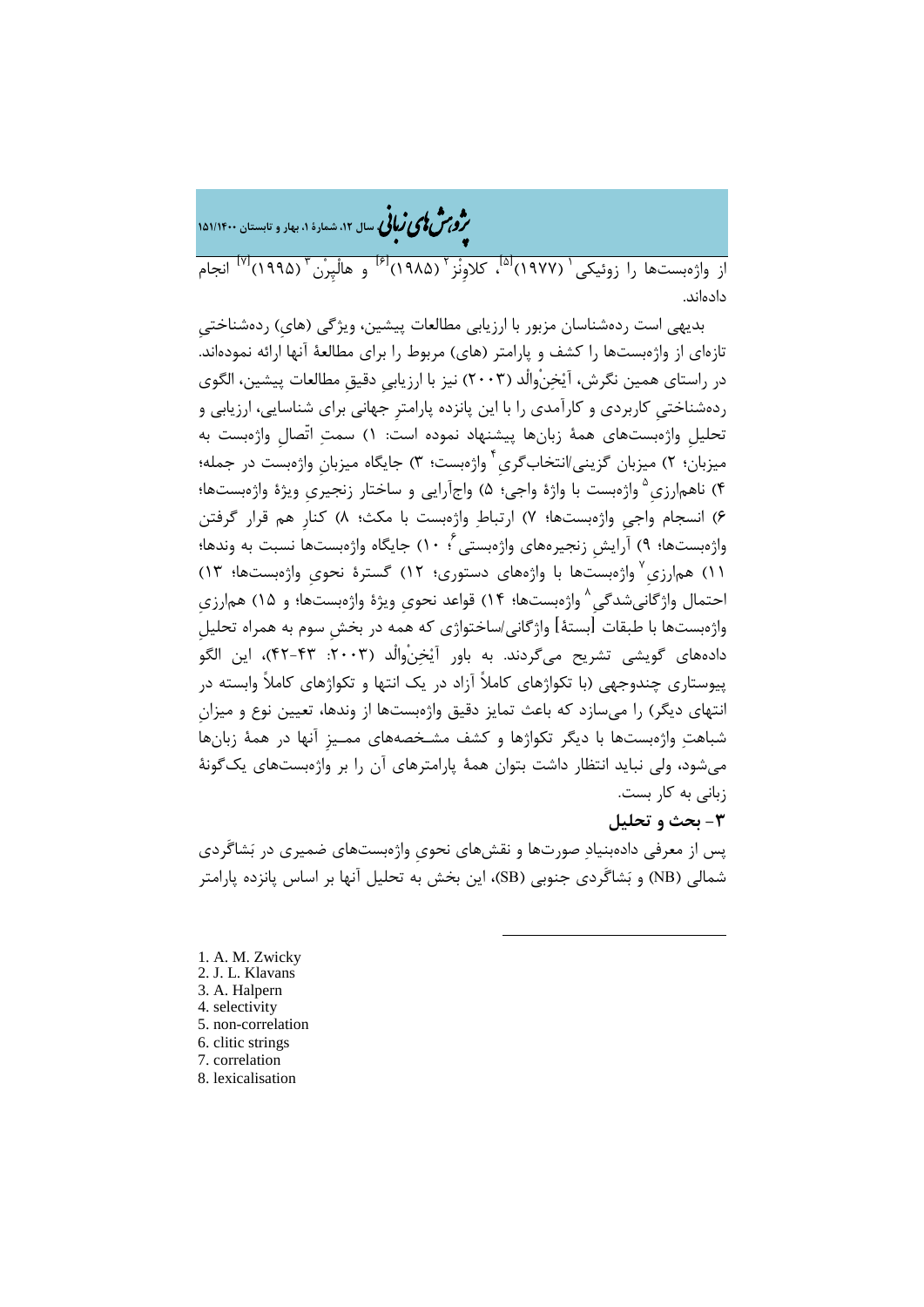**/152 واژهبستهاي ضمیري در بشاگَردي شمالی و جنوبی: تحلیلی ردهشناختی**

ردهشناختیِ آیخنْوالْد (2003) میپردازد. در این راستا و براي شفافسازيِ تحلیلها، شیوة کاربرد، عملکرد و هدف هر پارامتر تشریح میگردد، اما بدیهی است اگر پارامتري امکان کاربرد نیابد، از فرایند تحلیل کنار گذاشته میشود.

همسو با یافتۀ ردهشناختیِ صاحبنظران مبنی بر کاربرد واژهبستها تقریباً در تمام زبانهای غیر گسسته <sup>۱</sup> (زوئیکی، ۱۹۷۷: ۱)، تعداد و موارد کاربرد آنها در بَشاگَردی شمالی و جنوبی نیز شایان توجه است. با این حال و در راستاي اهداف پژوهش، تنها تحلیل ردهشناختیِ واژهبستهاي ضمیريِ این دو گونۀ زبانی در کانون جستار حاضر میگنجد که از نظر صورت ساختاري/واژگانی در دو رده جاي میگیرند: الف) «مطابقه <sup>۲</sup>افاعلی <sup>۳</sup>، مِلکی/اضافهای ٔ حرفاضافهای/متممی، مفعولی مستقیم (در زمان غیرگذشته)، مفعولیِ غیرمستقیم» و ب) «مفعولیِ مستقیم» (در زمان گذشته) که در جداول زیر آمدهاند: <sup>ا۸]</sup>

|   | بتنون ، . وارتبست کال سنیری بست ترتای ارت |              |          |                 |
|---|-------------------------------------------|--------------|----------|-----------------|
|   | NВ                                        |              | SВ       |                 |
|   | SG                                        | PL.          | SG       | PL.             |
|   | $=$ (o)m                                  | $=$ mo $(n)$ | $=$ (o)m | $=$ (a)n        |
| 2 | $=$ (e)t                                  | $=$ to(n)    | $=$ (e)t | $=(\infty)$ x   |
| 3 | $=$ i                                     | $=$ šo $(n)$ | $=$ (e)h | $=(e)\check{s}$ |

جدول :1 واژهبستهاي ضمیري بشاگَردي (ردة الف)

|  |  | جدول ۲: واژەبستھای ضمیری بَشاگَردی (ردهٔ ب) |  |
|--|--|---------------------------------------------|--|
|  |  |                                             |  |

|   | NВ       |           | SВ     |               |
|---|----------|-----------|--------|---------------|
|   | SG       | PL        | SG     | PL.           |
|   | $=$ (o)m | $=$ in    | $=$ in | $=$ om        |
| 2 | Ξi       | $=$ iə    | $=$ u  | $=$ $ahn(t)$  |
| 3 | $= 0$    | $= en(d)$ | $= 0$  | $=$ ehn $(t)$ |

نامگذاري بالا براي این عناصر تنها بر اساس این پنج نقش نحوي صورت گرفته است که در نحو بشاگَردي میپذیرند: 1) کنشگرِ جملۀ گذشتۀ متعدي (a1(؛ 2) مفعول مستقیم (b1(؛ 3) مفعول غیرمستقیم (c1(؛ 4) مالک/مضافالیه (d1(؛ و 5) مفعول حرفاضافه/متمم (l٩).<sup>[۹]</sup>

-

| 1) (SB) a. /men = $om$ | $\varepsilon$ sehm $\varepsilon$ |                     | «من شام خوردم.» |
|------------------------|----------------------------------|---------------------|-----------------|
| $I = SUBJ.CLT.1SG$     |                                  | dinner eat.PAST.3SG |                 |

<span id="page-7-0"></span>1. non-isolating

<span id="page-7-1"></span>2. agreement clitics

<span id="page-7-2"></span>3. subject clitics

<span id="page-7-3"></span>4. possessive/genitive clitics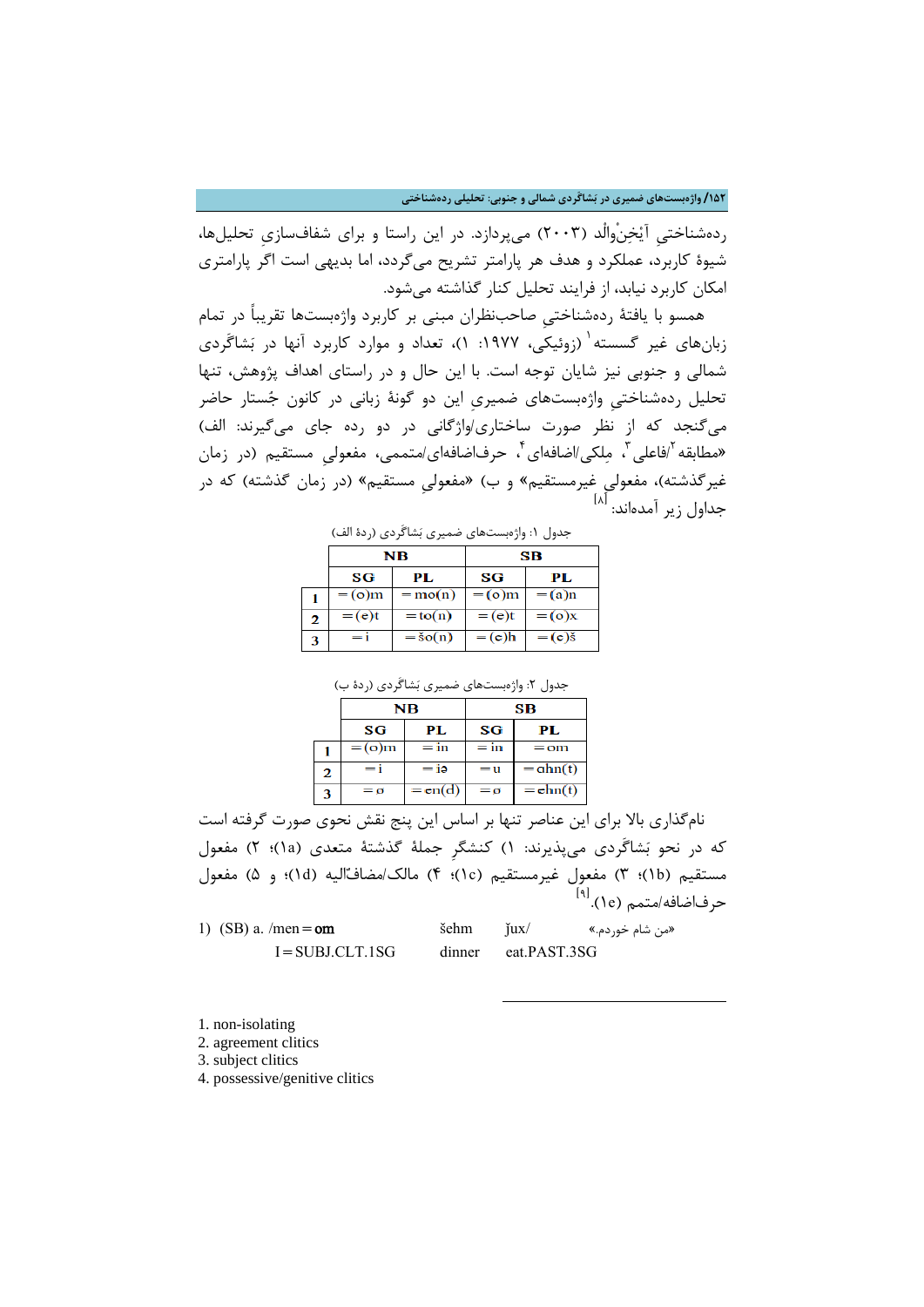|                                               | <b>حرفی کی کی کتابی</b> سال ۱۲، شمارهٔ ۱، بهار و تابستان ۱۵۳/۱۴۰۰ |                 |               |                           |
|-----------------------------------------------|-------------------------------------------------------------------|-----------------|---------------|---------------------------|
| b. /deh                                       | $z$ att = $u$ -h = $e\check{s}$                                   |                 |               | «ديروز زدندت؟»            |
|                                               | yesterday kick.PAST=OBJ.CLT.2SG-HI=SUBJ.CLT.3PL                   |                 |               |                           |
| c. $/zen$                                     | $\text{moft} = \text{eh}$                                         |                 | ?a-n-dah-om/  | «زن مفتش نميدهيم.»        |
| wife                                          | $cheep = OBJ.CLT.3SG$ V.EL-NEG-give.PRES-1PL                      |                 |               |                           |
| $(NB)d.$ /laha=to                             |                                                                   | soh- $\alpha$ / |               | «کَیرتان سوخت.»           |
|                                               | $hut = POSS.CLT.2PL$                                              |                 | burn.PAST-3SG |                           |
| e. /kel = $\boldsymbol{\check{\mathrm{s}}}$ o |                                                                   | rowt- $i/$      |               | «با آنها (باهاشون) رفتي؟» |
|                                               | $with = OBJ.CLT.3PL$                                              |                 | go.PAST-2SG   |                           |

�ی زبا **، سال ،12 شمارة ،1 بهار و تابستان 153/1400** � �و ی �ش

در شواهد ۱، واژهبستهاي  $-$ om=،  $-$ u=،  $-$ om=، و  $-$ ة $\leq$  به ترتیب نقش $a$ ای کنشگر گذشته، مفعول مستـقیم (گذشـته)، مفعول غیرمـستقیم، مالـک و مفعول حرفاضافه را ایفا نمودهاند. بهعلاوه، در تحلیل کلی و کوتاه، طبق ردهبنديِ زوئیکی (1977) همۀ آنها واژهبست ویژهاند؛ زیرا به دلیل وابستگی به میزبان واجی، مسلماً توزیع نحويِ یکسانی با صورتهاي کاملِ خود ندارند. الگوي کلاوِنْز (1985) نیز ویژگیهاي ردهشناختیِ «پایانی، پسین، پیبست» را براي آنها برمیشمرد. سرانجام بر اساس رده- بنديِ هالْپِرْن (1995)، نمونههاي (a1(،) c1(،) d1 (و (e1 (واژهبست جایگاه دوم و نمونۀ (b1 (واژهبست فعلی دارد. با در نظر داشتنِ این خصوصیات کلی ردهشناختی براي واژه- بستهاي ضمیريِ بشاگَردي، اکنون به ارزیابی و تحلیلِ دقیق این عناصر بر اساس پارامترهاي ردهشناختی و جهانی آیخنوالْد (2003) پرداخته میشود.

**-1-3 سمت اتصالِ واژهبست به میزبان**

این پارامترِ واجیِ دو ارزشی بر اساس اتّصال واژهبست به آغاز/پایانِ میزبان، آنها را به از نمونههاي (e-a1 (پیداسـت همۀ واژه- [10] پیشبست و پیبست ردهبندي میکند. بستهای ضمیری در بَشاگَردی شمالی و جنوبی از ردهٔ پیِبستی هستند. <sup>۱۱۱۱</sup> افزودنی است در این باره، ردهشناسان دریافتهاند در زبانهاي دنیا، کاربرد پسوندها بیشتر از پیشوندها و بهطور همبسته، کاربرد پیبستها نیز بیشتر از پیشبستهاست (آیخنْوالْد، :2003 44). همسو با این یافتۀ جهانی و به دلیل گرایش غالب بشاگَردي به کاربرد ساختواژة پسوندي (صدیقینژاد، :1389 263)، کاربرد پیبستهاي ضمیريِ آن نیز غالب است (٢a-e).

| 2) (SB) a. /šen-ak=et                       | $ne$ -dix $\sqrt{ }$    | «بزغاله ,ا ندیدی؟» |
|---------------------------------------------|-------------------------|--------------------|
| $kid-DIM = SUBJ.CLT.2SG$ NEG-see. PAST. 3SG |                         |                    |
| b. $/\text{p}\bar{\mathbf{u}}$ l = h        | $2a-de-o$               | «يولش بده.»        |
| $money = OBJ.CLT.3SG$                       | IMP-give.PRES-2SG       |                    |
| (NB)c. /kel<br>$xoy = om$                   | $\text{got} = \text{i}$ | «به خودم گفت.»     |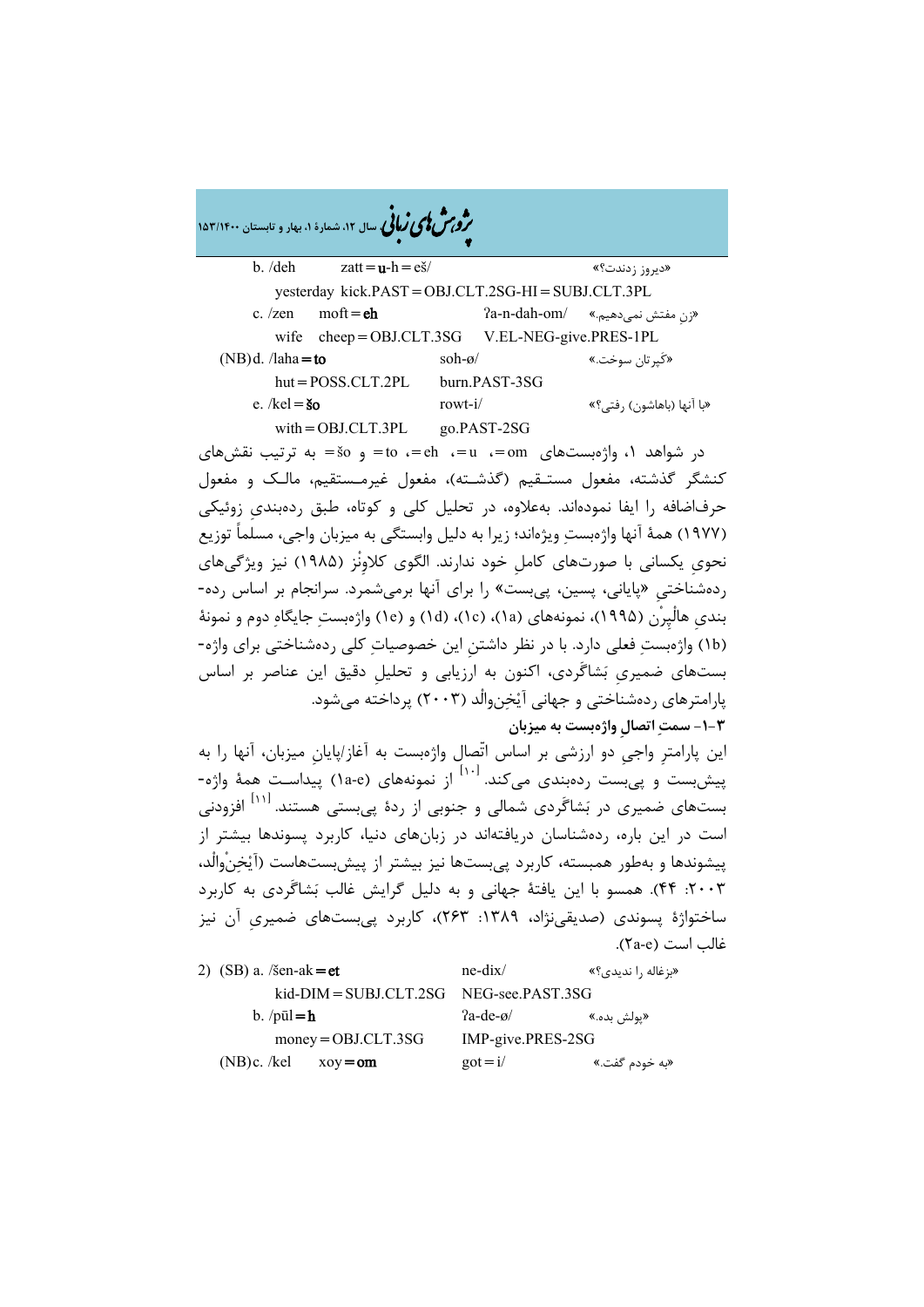**/154 واژهبستهاي ضمیري در بشاگَردي شمالی و جنوبی: تحلیلی ردهشناختی**

to self=OBJ.CLT.1SG tell.PAST=SUBJ.CLT.SG

- d. /ganuəg**=mon**  $2a$ -kan-i/  $\infty$ ...» mad=OBJ.CLT.1PL V.EL-make.PRES-2SG
- e. /čok goze=to koǰā-y-i/ «کجاست؟ بزرگتان پسر« son old=POSS.CLT.2PL where-HI-be.PRES.3SG

در نمونههاي ٢، واژهبست مطابقۀ دوم شخص مفرد et) =et)، واژهبست مفعول غیرمستقیمِ سوم شخص مفرد h) =b2(، واژهبست مفعول حرفاضافه اول شخص مفرد om) =c2(، واژهبست مفعول مستقیمِ اول شخص جمعِ mon) =d2 (و واژهبست ملکی دوم شخص جمعِ to) =e2 (همه بهصورت پیبستی به میزبانهاي خود پیوستهاند. البته باید دانست این یافته بیانگرِ گرایشِ غالبِ آنها در این گویش و نه قانونِ جزمی و مطلقِ آنها، است؛ چراکه در شواهد 3 نقض میگردد:

3) (SB) a.  $x = a-v\bar{a}$  (88)  $\alpha$  / $x = a-v\bar{a}$  (89-rav-ahnte/ «بی خواهید بروید»

SUBJ.CLT.2PL=V.EL-want.PRES.3SG SUB-go.PRES-2PL (NB) b. /na=šo-dār=om/ «.(ندادندم (ندادند من به« NEG=SUBJ.CLT.3PL-give.PAST.3SG=OBJ.CLT.1SG

برخلاف گرایش غالبِ واژهبستهاي بشاگَردي به اتصال پیبستی به میزبان، در نمونههاي ٣، مطابقۀ فعل با کنشگرهاي جملات گذشتۀ متعدي به کمک پیش بستهاي مطابقۀ دوم شخص جمعِ =x) a3 (و سوم شخص جمعِ šo) =b3 (صورت گرفته است. البته این کاربرد مغلوبِ پیشبستی فقط مختص واژهبستهاي مطابقۀ این گویشهاست و واژهبستهاي ضمیري در چهار نقش نحويِ دیگر، فقط بهصورت غالبِ پیبستی به کار میروند.

**-2-3 میزبان گزینی/انتخابگريِ واژهبست**

این پارامترِ دو ارزشیِ نحوي بر تعیینِ محدودیت/گستردگیِ میزبانْگزینیِ واژهبستها، بهعنوانِ اصلیترین عاملِ تمایز آنها از وندها، تمرکز دارد. به اعتقاد صاحبنظران، برخلاف وندها که میزبانِ خاص با مقولۀ نحوي/واژگانیِ خاص میپذیرند، واژهبستها بدون محدودیت به هر میزبانی با هر مقولۀ نحوي/واژگانی میپیوندند و از میزبانْگزینیِ آزادتری برخوردارند. بیکِل و نیکُلْز ' (۲۰۰۷: ۱۷۵–۱۷۴) واژهبستها را در این مفهوم ردهشناختی، «صورتسازهای وابستهٔ فارغ از مقوله <sup>۲</sup>» میدانند؛ یعنی صورتسازهایی که از نظر مقولۀ نحويِ میزبان، گزینش و عملکرد نامحدود دارند.

-

- <span id="page-9-0"></span>1. B. Bickel and J. Nichols
- <span id="page-9-1"></span>2. categorially unrestricted bound formatives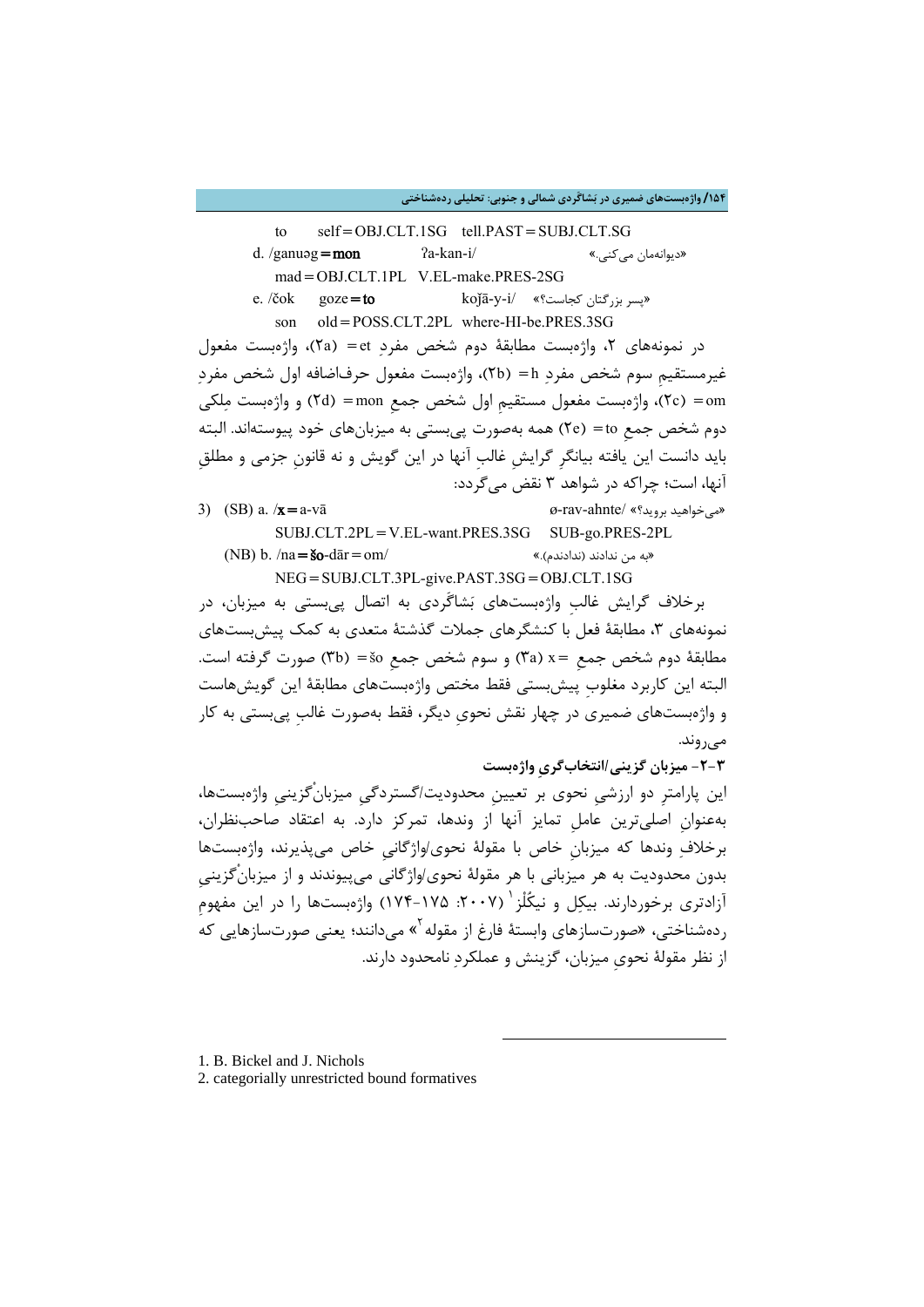# �ی زبا **، سال ،12 شمارة ،1 بهار و تابستان 155/1400** � �و ی �ش

ارزیابی پیبستهاي ضمیريِ بشاگَردي بر اساس این پارامتر، بیانگر ناهمگنیِ رفتار آنهاسـت. با توجه به نمـونـههاي گویـشی، پیبســتهاي مفـعول حرف اضـافه به حرفاضافه / گروه حرفاضافه (e،1 c2) (ن.ك12-3:)، پیبستهاي ملکی به اسم/گروه اسمی (d،1 e2(، پیبستهاي مفعول غیرمستقیم به اسم/گروه اسمی (c،1 b2 (و پی- بستهاي مفعول مستقیم به فعل/گروه فعلی (شامل ستاك فعل (b1(، جزء غیرفعلی در افعال مرکب (۲d) و پیشوند فعلی<sup>۱۱۲۱</sup> (۴a)) میپیوندند. در برابر، پیبستهای مطابقه در بند شامل خود، به میزبانهاي گوناگون نظیر ضمیر آزاد فاعلی (a1(، گروه اسمیِ مفعولی (۲۵)، سـتاک فـعل (eš = در b)، پرسـشواژه (fb)، صفت (fc) و قید (fd) میپیوندند.

| 4) (NB) a. /wor= $\delta$ on       | $2a$ -ger-om/      | «بر شان مے دار م. »            |
|------------------------------------|--------------------|--------------------------------|
| $V.PREF = OBJ.CLT.3PL$             | V.EL-take.PRES-1SG |                                |
| $(SB) b. / koh = eS$               | $hex = \alpha/$    | «(أن ,ا) كجا بردند؟ »          |
| $where = SUBJ.CLT.3PL$             |                    | take. $PAST.3SG = OBI.CLT.3SG$ |
| (NB) c. $/\text{sohr} = \text{mo}$ | wor                | «قرمز , ابر داشتیم.» /ge       |
| $red = SUBJ.CLT.IPL$               | <b>V PREF</b>      | take PAST 3SG                  |
| $(SB)$ d. /s̃amba = m              | $di = \alpha/$     | «(او را) شنبه ديدم.»           |

 $Saturdav = SUBLCLT.1SG$  see.PAST.3SG = OBLCLT.3SG بر این اساس، میزبانگزینی این عناصر بهصورت پیوستاري خطی با دو حد نهاییِ «بسیار محدود» و «گسترده» قابل تحلیل است. با این توصیف که پیبستهاي مفعول حرفاضافه، مفعول مستقیم، ملکی و مفعول غیرمستقیم با میزبانگزینیِ سطح واژه/گروه (با اولویت سطح گروه) داراي درجۀ میزبانگزینیِ «بسیار محدود/محدود» و پیبستهاي مطابقه با میزبانگزینیِ سطح جمله/بند داراي درجۀ میزبانگزینی «گسترده» هستند (نمودار 1).

| نمودار ۱: سطح و درجهٔ میزبان گزینی پی بستهای بَشاگَردی         |                                                                              |                                                         |                  |
|----------------------------------------------------------------|------------------------------------------------------------------------------|---------------------------------------------------------|------------------|
| واژه (بسیار محدود)۔ ا <b>سطح (و درجهٔ) میزبان <i>گ</i>زینی</b> |                                                                              | گروه (محدود)                                            | نداجمله (گسترده) |
|                                                                | (مفعول حرف اضافه، مفعول مستقيم، بهي بستهاى بشاكردى<br>ملكى، مفعول غيرمستقيم) | مفعول حرف اضافه، مفعول مستقيم،<br>ملكى، مفعول غيرمستقيم | مطابقه           |

**-3-3 جایگاه میزبانِ واژهبست در جمله**

بر اساس این پارامترِ نحويِ دو ارزشی، واژهبستها از نظر جایگاه میزبان در جمله، در دو ردهٔ اصلی جای می گیرند (آیْخنْوالْد ، ۲۰۰۳: ۴۷-۴۵): ۱) واژهبستهای دارای جایگاه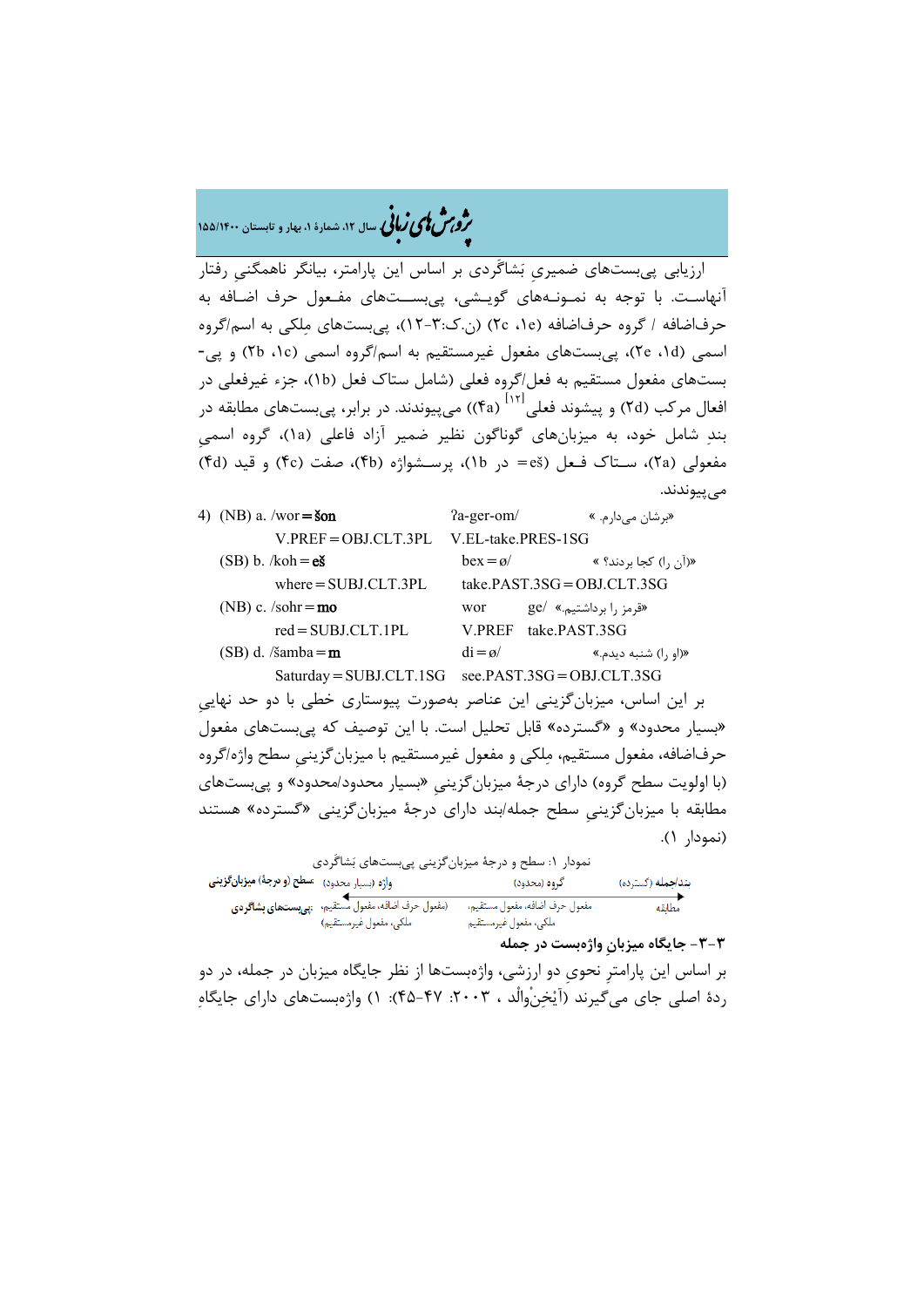**/156 واژهبستهاي ضمیري در بشاگَردي شمالی و جنوبی: تحلیلی ردهشناختی**

[1](#page-11-0) ثابت با زیرردههاي الف) «ویژگیهاي واجی» که بر اساس ویژگیهاي واجی میزبان، در یکی از جایگاههاي ثابت واکرْناگل، آغاز و یا پایان جمله میآیند؛ و ب) «طبقۀ دستوري» که بر اساس طبقۀ دستوري میزبان، به یکی از صورتهاي پیشهستهاي ٌ، پسهسته- $^{\circ}$ ی  $^{\prime}$  یا پیش $_{\rm c}$ ونده $^{\rm r}$  در جایگاه ثابتِ بند/گروه ظاهر میشوند؛ و ۲) واژهبستهای شناور که بر اساس عوامل گفتمانی، به سازة خاصی پیوسته و جایگاه شناور دارند. این رده معمولاً بیانگر نگرش/تأکید گوینده و جایگاه واژهبست نزدیک به سازة مؤکّد است. برخی زبانها نیز آمیختهاي از دو ردة اصلیِ بالا را به خدمت میگیرند.

بر اساس نمونههاي (d-a2 و d-a4(، گرایش کلیِ پیبستهاي ضمیريِ بشاگَردي، طهور در جایگاه دوّم جمله $^{\rm{[11]}}$ یا جایگاه واکرْناگل است؛ یعنی فارغ از نقش یا مقولۀ نحويِ میزبان و تنها بر اساس قواعد نواییِ زبان، به نخستین سازه یا واژة آوایی/واژگانیِ جمله میپیوندند. در پشتیبانی از این تحلیل، رفتار پیبستهاي مطابقۀ بشاگَردي در پذیرشِ طیف گستردهاي از میزبانها با مقولههاي نحوي متفاوت، تعلقِ آنها به جایگاه واکرْناگل و سطح جمله و نه به سطح واژه/گروه نحويِ خاص را نشان میدهد. البته (:2003 90-91) «تنوعِ میزبان با طبقات دستوريِ گوناگون» و «نداشتنِ [6](#page-11-5) وودبِري سازوارگیِ `دستوریِ مستقیم با میزبان» را دو لازمۀ برخورداری واژهبستها از این ویژگیِ ردهشناختی میداند. لازمۀ اول فقط در پیبستهاي مطابقۀ بشـاگَردي دیده میشود که تنوعِ میزبانگزینیِ آنها در زیر بخش 2-2 اثبات شد و بقیۀ پیبستها فاقد آن هستند. بهعلاوه، فقط پیبستهای مطابقه (۵a,b)، مفعول غیرمستقیم (۵c,d) و ملکی بشاگَردي (f,e5 (لازمۀ دوم را دارند:

5) (SB) a. /ahmad = et dix/  $\text{div}$  (see extending the dist PN=SUBJ.CLT.2SG see.PAST.3SG b. /ahmad kačal=et dix/  $\text{d}x$ /  $\text{d}x$ /  $\text{d}x$ /  $\text{d}x$ /  $\text{d}x$ /  $\text{d}x$ /  $\text{d}x$ /  $\text{d}x$ /  $\text{d}x$ /  $\text{d}x$ /  $\text{d}x$ /  $\text{d}x$ /  $\text{d}x$ /  $\text{d}x$ /  $\text{d}x$ /  $\text{d}x$ /  $\text{d}x$ /  $\text{d}x$ /  $\text{d}x$ /  $\text{d}$ PN bald=SUBJ.CLT.2SG see.PAST.3SG (NB) c. /kowl=**ton**  $2a$ -dah-om/ **(NB) c.** /kowl=ton  $\alpha$ promise=OBJ.CLT.2PL V.EL-give.PRES-1SG d. /kowl mard-i=ton promise man-ATTR=OBJ.CLT.2PL

-

<span id="page-11-0"></span>1. fixed position clitics

- <span id="page-11-1"></span>2. pre-head
- <span id="page-11-2"></span>3. post-head
- <span id="page-11-3"></span>4. anticipatory
- <span id="page-11-4"></span>5. floating clitics
- <span id="page-11-5"></span>6. A. C. Woodbury
- <span id="page-11-6"></span>7. constituency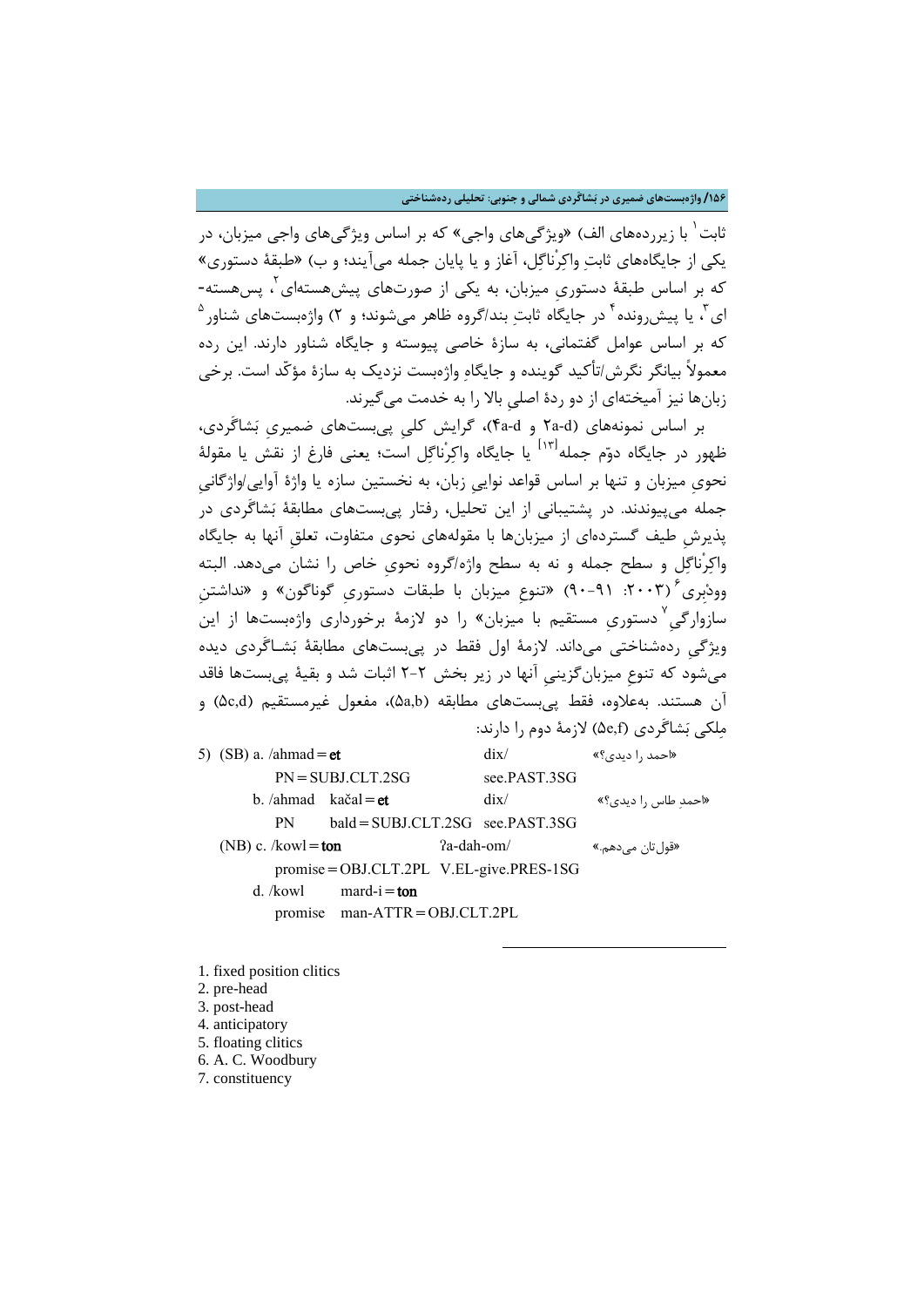| مرد مش کامی نمالی سال ۱۲، شمارهٔ ۱، بهار و تابستان ۱۵۷/۱۴۰۰                                                                 |
|-----------------------------------------------------------------------------------------------------------------------------|
| ?a-dah-om/<br>«قول مردانەتان مىدھم.»                                                                                        |
| V.EL-give.PRES-1SG                                                                                                          |
| $g\bar{a}r$ bu- $\omega$ /<br>e. $/$ boz = mo<br>«بزمان گم شد.»                                                             |
| $\text{goat} = \text{POSS.CLT.IPL}$ missing be.PAST-3SG                                                                     |
| f. <i>/boz</i> $\operatorname{sah} = \text{mo}$<br>gār bu-ø/ «بَز سیاهمان گم شد.» $\sin$                                    |
| goat black=POSS.CLT.1PL missing be.PAST-3SG                                                                                 |
| در شواهد ۵، پیِبستهای مطابقهٔ دوم شخص مفردِ et = (۵a,b)، مفعول غیرمستقیم                                                    |
| دوم شخص جمع (۵c,d) =ton) و ملکي اول شخص جمع (۵e,f) =mo) همه به واحدِ                                                        |
| گروه اسمی، نه واحد واژگانی اسم، پیوستهاند. آنها سازهٔ لبهٔ راست/سمتِ راستترین واژهٔ                                         |
| گروه اسمی را بهعنوان میزبان برگزیده و با گسترش سازهایِ گروه، مـیزبان جـدیدی                                                 |
| میگزینند. این ویژگی ثابت میکند پیبستهای مذکور سازوارگیِ دستوریِ مستقیم با                                                   |
| واژهٔ میزبان ندارند؛ یعنی سازههای «واژهٔ میزبان+پیبست» واحدِ دستوریِ جداگانهای از                                           |
| کلِ گروههای نحویِ شاملِ خود نمیسازند. البته بر اساس پارامترِ جایگاه میزبان، رفتار                                           |
| ردهٔ واژەبستھای شناور نیز فقط در پیبستھای مطابقهٔ بَشاگَردی (۶a,b) دیده میشود                                               |
| که هیچ منافاتی با گرایش کلی آنها به ظهور در جایگاه پیشفرض و زیربنایی واکِرناگِل                                             |
| ندار د.                                                                                                                     |
| 6) (NB) a. /to $pul-on$ ?ey hasan=et                                                                                        |
| you(SG) money-PL of PN=SUBJ.CLT.2SG                                                                                         |
| dā/<br>«تو پولها را به حسن دادي؟»                                                                                           |
| give.PAST.3SG                                                                                                               |
| del <i>laha nux</i> / «بسبد را توى كپر گذاشتيد؟» /del <i>laha</i><br>$(SB) b. /han \neq \mathbf{ox}$                        |
| basket=SUBJ.CLT.2PL in hut put.PAST.3SG                                                                                     |
| متأثر از عوامل گفتمانی و نگرش/تأکیدِ گوینده، پیِبستهای مطابقهٔ e)t= و o)x) = (e)                                            |
| در نمونههای ۶ میتوانند برای نمایش کنشگر جملهٔ گذشتهٔ متعدی هرکدام از سازههای                                                |
| کج نویسی شده را آزادانه و شناور بهعنوان میزبان مؤکّد برگزینند (مانند Ya,b) و ثابت                                           |
| میشود این پیبستها به نقش و مقولهٔ نحویِ میزبان خود حساس نیستند.                                                             |
| 7) (NB) a. /to<br>?ey hasan<br>$pul-on = et$                                                                                |
| of PN<br>$money-PL = SUBJ.CLT.2SG$<br>you(SG)                                                                               |
| $d\bar{a}$<br>«تو پولها را به حسن دادي؟»                                                                                    |
| give.PAST.3SG                                                                                                               |
|                                                                                                                             |
| (SB) b. /hanj<br>$del$ lahar= $ox$<br>$\frac{nu}{\sqrt{2}}$<br>$\text{hut} = \text{SUBJ.CLT.2PL}$ put.PAST.3SG<br>basket in |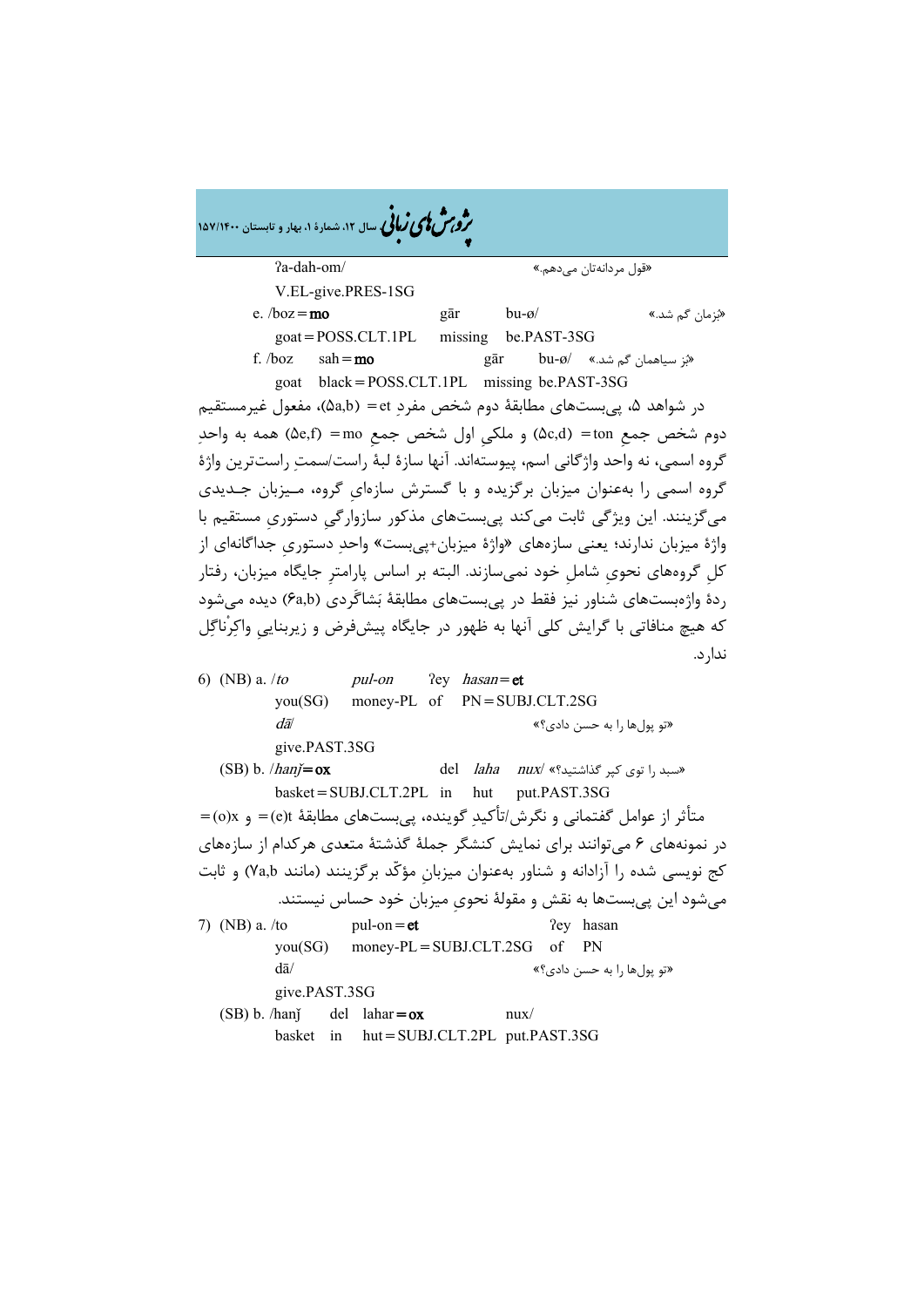**/158 واژهبستهاي ضمیري در بشاگَردي شمالی و جنوبی: تحلیلی ردهشناختی**

**-4-3 ناهمارزيِ واژهبست با واژة واجی** این پارامترِ واجی ناظر بر تمایز واژههاي مستقل از واژهبستها بر اساس امکان پذیرفتنِ تکیۀ مستقل است؛ با این وصف که برخلاف واژههاي مستقل، واژهبستها فاقد تکیۀ مستقل و ناتوان در ایجاد واژة واجیِ جداگانهاند (آیخنْوالْد، :2003 47-48). در واقع، واژههاي مستقل هم واژة واجی و هم واژة نحوياند، ولی واژهبستها فقط واژة نحوياند؛ یعنی از نظر نحوي، همانند واژة مستقل، ولی از نظر واجی، همانند وند هستند (بیکل و نیکُلْز، ۲۰۰۷: ۱۷۵۵-۱۷۴). کروگِر (۲۰۰۵: ۳۱۸) ویژگیهای واژهٔ واجی مستقل را چنین برمیشمرد: ۱) کوچکترین گفتهٔ ممکن <sup>۱</sup> در زبان است؛ ۲) مکث دلخواه فقط در مرز واژههاي واجی و نه در میان واژة واجی، رخ میدهد؛ 3) بر اساس محدودیتهاي الگوي هجاییِ زبان، همواره یک/چند هجاي خوشساخت دارند؛ و 4) هر واژة واجی یک تکیۀ اصلی دارد که در ادامه، پیبستهاي ضمیري بشاگَردي بر اساس آنها ارزیابی میشوند (شواهد 8).

| 8) (SB) a. $\star/ = e h^{[\text{inf}]}$ |                                                           | «ئش»           |
|------------------------------------------|-----------------------------------------------------------|----------------|
| $=$ OBJ.CLT.3SG                          |                                                           |                |
| $b$ .? /sax = an                         | $mex^{[1\omega]}$                                         | «سگمان مُرد.»  |
| $dog = POSS.CLT.IPL$                     | die.PAST.3SG                                              |                |
| (NB) c. $/to=t$                          | $na-go/$                                                  | «تو نگفتے ؟»   |
| $you = SUBJ.CLT.2SG$                     | NEG-tell.PAST.3SG                                         |                |
| $d.$ /so'm $\bar{a}$ = to                | $na-di = \emptyset$                                       | «شما ندیدیدش؟» |
|                                          | $vou(PL) = SUBJ.CLT.2PL \nNEG-see.PAST.3SG = OBJ.CLT.3SG$ |                |

نمونۀ (a8 (تنها از پیبست مفعولی سوم شخص مفرد eh =ساختهشده است، اما این گفتۀ بسیار کوتاه و فاقد معناي (بافتیِ) کامل، هرگز بهتنهایی بر زبان آورده نمیشود؛ بنابراین، نادستوري است و نمیتواند یک واژة واجی تمامعیار باشد. در نمونۀ (b8 (نیز نمیتوان میان میزبان و پیبست ملکی اول شخص جمعِ an =مکث کرد؛ زیرا سازة «میزبان+پیبست» فقط یک واژة واجی است و در صورت بروز مکث میان اجزاي این سازه، ناپذیرفتنی خواهد بود. در نمونۀ (c8 (پیبست مطابقۀ دوم شخص مفرد t=، همانند بیشترِ همتایان خود در جدول ،1 یک صورت کوتاهشدة بدون واکه است که هرگز نمیتواند هجاي مستقل بسازد؛ زیرا از الگوي هجایی (c)(c)(c(cv در این گویش، تخطی میکند. <sup>[۱۶]</sup> در نمونۀ (۸d) نیز پی ست مطابقۀ دوم شخص جمع to = با میزبان خود، تنها یک تکیۀ اصلی (و فقط بر روي میزبان) دارد که ثابت میکند سازة

-

<span id="page-13-0"></span>1. the smallest possible utterance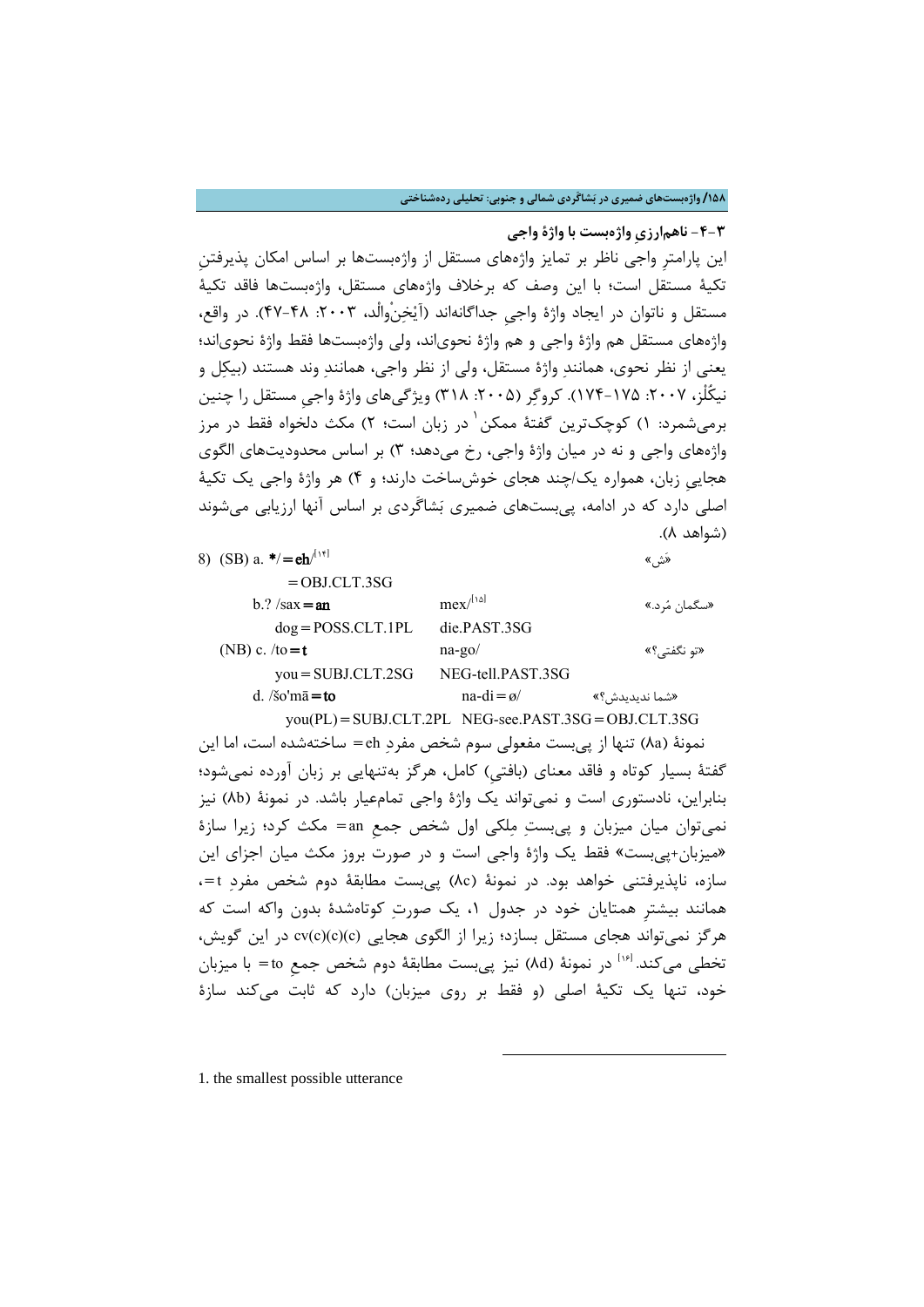�ی زبا **، سال ،12 شمارة ،1 بهار و تابستان 159/1400** � �و ی �ش

«میزبان+واژهبست» فقط یک واژة واجی است. نتیجه آنکه، هیچکدام از پیبستهاي مورد بررسی، همارز با واژة واجی نیستند و واژهبست بودن آنها تأیید میشود. **-5-3 واجآرایی و ساختار زنجیريِ ویژة واژهبستها** این پارامترِ واجی، واژهبستها را از ریشهها و وندها متمایز میکند. آیْخنْوالْد (۲۰۰۳: 48) خصوصیات زنجیري و واجآراییِ واژهبستها را چنین برمیشمرد: 1) گرایش به تکهجایی بودن؛ ۲) از دستدادن هجاداری ٰ (با حذف واکه) در صورتِ کوتاهشدن آوایی؛ و 3) گرایش به نداشتنِ خوشۀ همخوانی. از جـدولهاي 1 و 2 پیـداست همۀ پیبستهاي ضمیريِ بشاگَردي اولاً تکهجاییاند و ثانیاً اغلبِ آنها یک صورت کوتاهشدة بیواکه دارند که هجاي مستقلی نمیسازد. بهعلاوه، بهجز پیبستهاي مفعولیِ āhn =و ehn =با خوشۀ دوهمخوانیِ -hn،- همۀ آنها فاقد خوشۀ همخوانیاند. در نتیجه، همۀ الزامات این پارامتر نیز برآورده میشود. **-6-3 انسجام واجیِ واژهبستها** این پارامتر واجی ناظر بر تمایز واژهبستها از وندها و فرایندهاي واجیِ خاصِ واژهبستها استوار است که تابع اصول واجآرایی زبان نیسـتند و انسـجام واجیِ زبان را به چالش میکشند. آیخنْوالْد (:2003 49) چهار فرایند واجی ممکن از این دست را برمیشمرد که ضرورتاً همه در یک گونۀ زبانی یافت نمیشوند: 1) فرایندهاي مرزِ واژهبستها؛ 2) فرایندهاي درونِ واژهبستها؛ 3) فرایندهاي مرزِ میزبان و واژهبست؛ و 4) فرایندهاي لبۀ واژههايِ واجیِ دارايِ واژهبست. از این میان، فرایندهاي اول و دوم در بشاگَردي، به دلیل محدودیتهای نحوی و ساختاری این گویش، امکان وقوع ندارند. <sup>[۱۷]</sup> بهعلاوه، برای فرایند چهارم نیز نمونهاي در پیکرة پژوهش یافت نشد. از این رو، تنها فرایند سوم در بَشاگَردي تحليل می شود که آيْخنْ والْد (٢٠٠٣: ۵٠-۴۹) ادغام، تشدید، حذف نامتعارف و خوشههاي واجی غیرمجازِ درونواژهاي را نمونههایی از آن میداند. 9) (NB) a.  $/ba$ <sup>-</sup>ig=t  $2a$ -kan-om/ back-ATTR=OBJ.CLT.2SG V.EL-make.PRES-1SG «کولَت میگیرم (تحتاللفظی: کولیات میکنم).» (SB) b. /borbu**m = š**  $2a-berr-in/$  (SB)  $\frac{1}{2}$ ext (SB)  $\frac{1}{2}$  (SB)  $\frac{1}{2}$ tomorrow=OBJ.CLT.3PL V.EL-cut.PRES-1SG c. /do park=š ʔa-k-i/ «.میکند نیمهشان دو« two half=OBJ.CLT.3PL V.EL-make.PRES-3SG

-

<span id="page-14-0"></span>1. syllabicity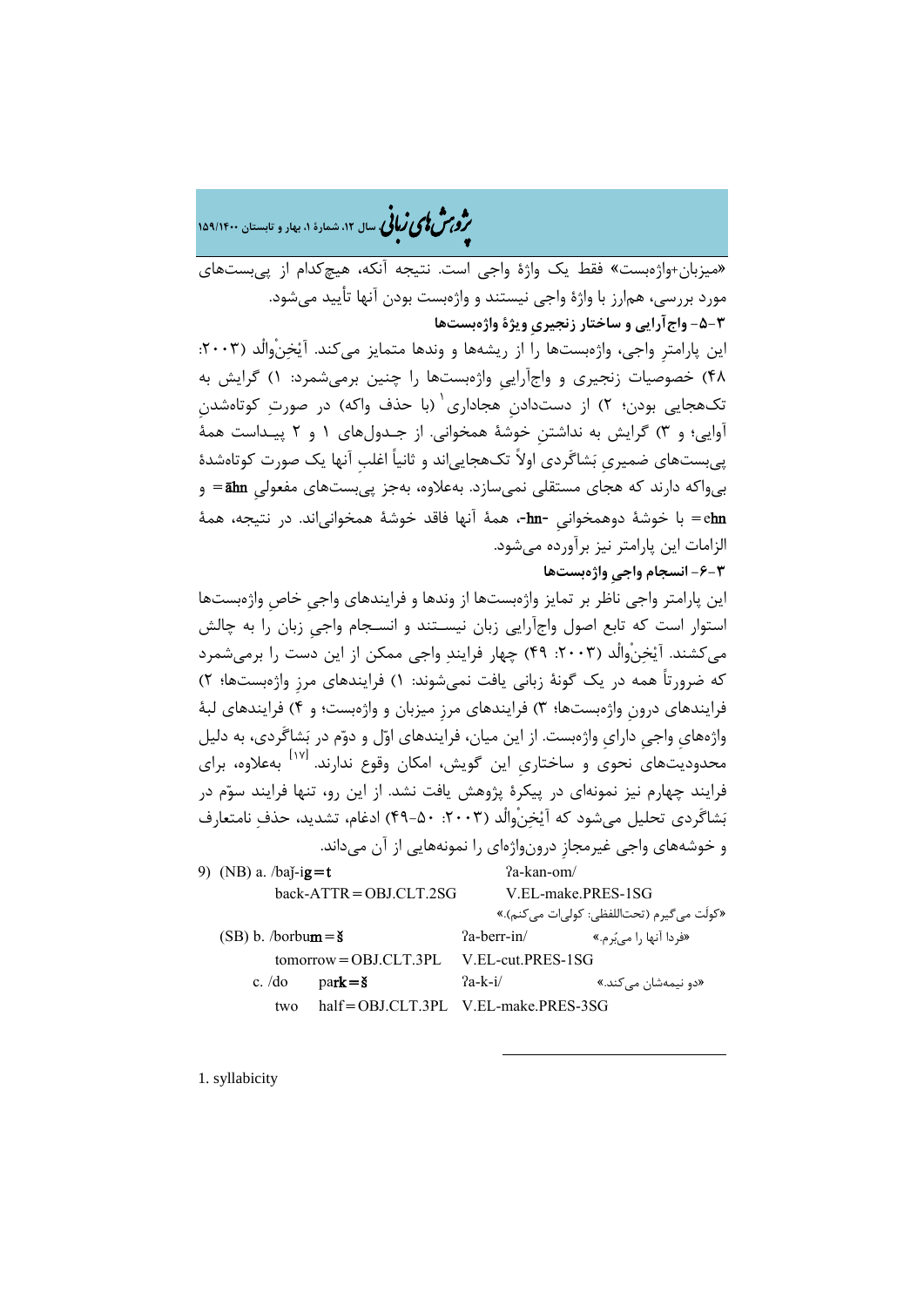### **/160 واژهبستهاي ضمیري در بشاگَردي شمالی و جنوبی: تحلیلی ردهشناختی**

**-7-3 ارتباط واژهبست با مکث**

در نمونههاي 9 و با حذف واکۀ /e/ از دو واژهبست مفعول مستقیمِ et =و eš=، به ترتیب خوشههايِ دوهمخوانیِ «انسدادي+انسداديِ» /t=g/ و «خیشومی+سایشیِ» /š=m/ و خوشۀ سههمخوانیِ «زنشی+انسدادي+سایشی» /š=rk/ در مرز پیبست با میزبان پدید آمده است که در ساختار درونِ واژههاي واجیِ این گویش، توالیهاي همخوانیِ نامتعارف و غیرمجازند.

این پارامترِ واجی فقط دربارة واژهبستهاي ساده کاربرد دارد که واژة واجی مستقل پدید میآورند (آیْخِنْوالْد، ۲۰۰۳: ۵۱-۵۰). از آنجا که همۀ پیٖبستهاي ضمیري بَشاگَردي از نوع ویژه و وابستۀ واجیاند، این پارامتر دربارة آنها صدق نمیکند. **-8-3 کنارِ هم قرار گرفتن واژهبستها**

این پارامترِ واجیِ نیز فقط دربارة واژهبستهاي ساده و ترکیبِ «پیشبست+پیبست» پیشنهاد شده است که از نظر الگوي تکیه، ویژگیهاي متفاوتی را با دیگر واژههاي واجی به نمایش میگذارند (آیخنْوالْد، :2003 51-52). از این رو، چون پیبستهاي ضمیريِ بشاگَردي از نوع ویژه و فاقد ترکیبِ «پیشبست+پیبست» هستند، این ویژگی را ندارند. **-9-3 آرایش زنجیرههاي واژهبستی**

آیْخِنْوالْد (۲۰۰۳: ۵۲) مفهوم زنجیرهٔ واژهبستی را گرایش واژهبستها به آرایش منحصربهفردي میداند که بتوان براي آن تبیینهاي (مقولهاي-) نحوي، معنایی یا واجی ارائه نمود. در بشاگَردي، از میان همۀ زنجـیرههاي واژهبـستیِ ممـکن، تنها زنجیرة «پیبست مفعول مستقیم+پیبست مطابقه» دیده میشود، با این محدودیت که فقط ستاك فعل گذشتۀ متعدي میتواند آن را میزبانی کند (شواهد 10).

10)(SB) a. /ʔa-dit=**ehn = om**/ «می دیدمشان.» **(SB) a** 

V.EL-see.PAST=OBJ.CLT.3PL=SUBJ.CLT.1SG

(NB) b. /xʷard=end=i/ «آنها را خورد (خوردشان).»  $\star$  (SI) eat.PAST=OBJ.CLT.3PL=SUBJ.CLT.3SG

در (a10(، ستاك گذشتۀ متعديِ dit میزبانِ پیبستهاي مفعول مستقیمِ ehn =و مطابقۀ om = و در (l·b) نيز، ستاک گذشتۀ متعدّى xʷard ميزبان پي بستهاي مفعول مستقیمِ end =و مطابقۀ i =است. تبیین علت وقوعِ نزدیکتر پیبستهاي مفعولی (نسبت به همتایان مطابقۀ خود) به میزبان با یک استدلال نحوي میسر است. در تحلیلِ ساختار موضوعیِ افعال متعدي، مفعول را موضوع درونی و فاعل را موضوع بیرونیِ آن میدانند؛ زیرا مفعول را از نظر منطقی و معنایی، نزدیکتر از فاعل به فعل میدانند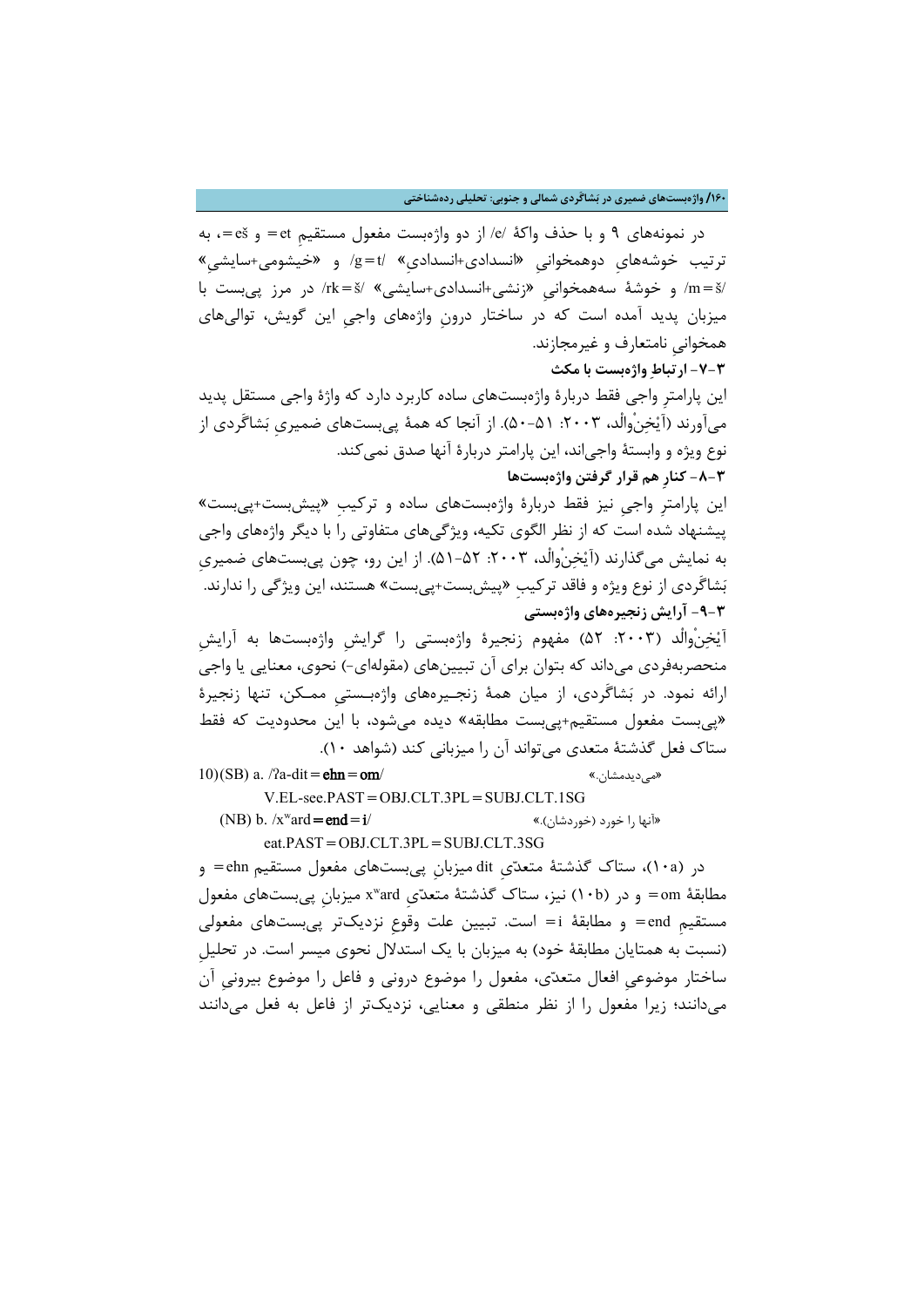�ی زبا **، سال ،12 شمارة ،1 بهار و تابستان 161/1400** � �و ی �ش

(تالِرْمن ٰ، ۲۰۱۵: ۱۹۳)؛ بنابراین، آرایش نحوی این موضوعها در زنجیرههای پیبستی بشاگَردي، بازنمود میزانِ نزدیکیِ منطقی، معنایی و زیرساختیِ آنها به فعل است. **-10-3 جایگاه واژهبستها نسبت به وندها** [از](#page-16-0) نظر جایگاه، گرایشِ جهانیِ واژهبسـتها به وقـوع پس از همۀ انـواعِ وندهاست (آیخن-ْ والْد، ٢٠٠٣: ۵۳). همسو با این گرایش جهانی، در (١١a) نیز پی بست مطابقۀ ox = پس از پسوند اشتقاقیِ uk- و پسوندهاي تصریفیِ ak- و an- و در (b11 (پیبست ملکیِ et= پس از پسوندهاي تصریفیِ ak- و on- ظاهر شده است.  $11)(SB)$  a. /gass-**uk-ak-an = ox** yuzinx/ bite.PRES-ATTR-DIM-PL=SUBJ.CLT.2PL kill.PAST.3SG «مورچههاي کوچک گزنده را کُشتید؟» (NB) b. /koterk-**ak-on=et**  $k$ o $j$ ā-n/  $k$ o $j$ ā-n/  $k$ s-se $k$ هایت کجا هستند؟  $\phi$ child-DIM-PL=POSS.CLT.2SG where-be.PRES.3PL **-11-3 همارزيِ واژهبستها با واژههاي دستوري** واژهبستها به دلیل برخورداري از ویژگیهايِ ساختواژي خاص، واژة دستوريِ کاملاند (آیخنْوالْد، :2003 53) که کوچکترین سازة ممکن در زبان و کوچکترین واحدي است که توسط قواعد نحوی جابجا، جایگزین یا حذف می شود (کروگر، ۲۰۰۵: ۳۱۸). این پارامتر نحوي واژهبستها را همارز با دیگر واژههاي دستوريِ مستقل و تابع قوانین نحويِ زبان میشمارد، خصوصیتی که دربارة پیبستهاي بشاگَردي نیز قابل اثبات است: شاهد نخست، حرکت شناورِ پیبستهاي مطابقه در نمونههاي (b,a6 (و انتخابِ آزادانۀ یکی از میزبانهاي ممکن براي خود (مانند (b,a7 ((است. این مسئله بیانگر جابجایی و حرکت دستوريِ این عناصر در ساختار جمله است، با این تبیین که قواعد نحوي آنها را بهعنوان واژههاي نحويِ مستقل قلمداد و جابجا میکنند. شاهد دیگر آنکه شواهد (e-a1 ( روشن میسازند پیبستهاي ضمیري پنج نقش نحوي را در بشاگَردي ایفا میکنند که معمولاً توسط اسم (بهعنوان یک واژة دستوريِ کامل) ایفا میشوند (شواهد e-a12((. 12) (SB) a. /**hassan**  $\varepsilon$ èhm=eh  $\varepsilon$ jux/ «خسن شام خورد» PN dinner=SUBJ.CLT.3SG eat.PAST.3SG b. / $hassan=e$ š zat/  $zat/$  (حسن را زدند.» PN=SUBJ.CLT.3PL kick.PAST.3SG c. /zen ba **hassan** ʔa-n-dah-om/ «به حسن زن نمیدهیم.» woman to PN V.EL-NEG-give.PRES-1PL

-

<span id="page-16-0"></span>1.M. Tallerman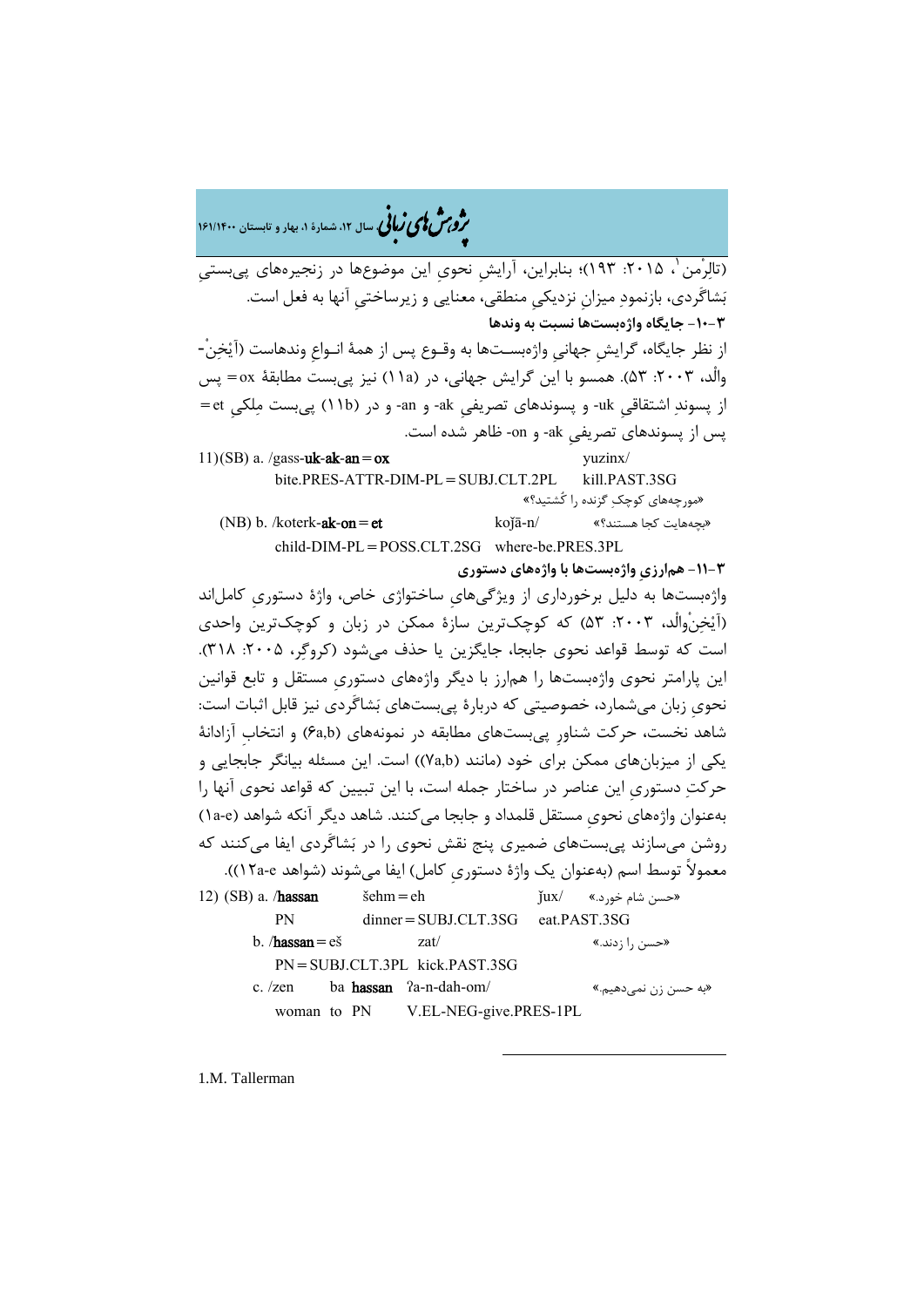**/162 واژهبستهاي ضمیري در بشاگَردي شمالی و جنوبی: تحلیلی ردهشناختی**

| (NB) d. /laha <b>hassan</b> |                | soh-ø $/$             | «کیر حسن سوخت.» |
|-----------------------------|----------------|-----------------------|-----------------|
|                             | hut PN         | burn.PAST-3SG         |                 |
| e. /kel                     | hassan rowt-i/ |                       | «با حسن رفتي؟»  |
|                             |                | with $PN$ go.PAST-2SG |                 |

در واقع، شواهد (e-a12 (بازنویسی نمونههاي (e-a1 (هستند و در آنها اسمِ «حسن»، بهعنوان یک واژة دستوريِ تمامعیار، جایگزین پیبستهاي ضمیريِ پنجگانۀ بشاگَردي در نقشهاي کنشگر، مفعول مستقیم، مفعول غیرمستقیم، مالک و مفعول حرفاضافه شده است؛ بنابراین، یکسانیِ نقشهاي نحويِ پیبستهاي ضمیري و واژههاي دستوريِ مستقل و امکان جایگزینیِ آنها در آن نقشها، همارزيِ دستوريِ آن دو را ثابت میکند. **-12-3 گسترة نحويِ واژهبستها**

به باور آیخنْوالْد (:2003 54-55)، واژهبستها گسترة نحويِ خاص دارند و در یکی از سطوح سهگانۀ واژه، گروه یا جمله/بند وارد ساختار زبان میشوند. کارکرد این پارامتر نحوي که دربارة واژهبستهاي همۀ زبانها صدق میکند، دربارة پیبستهاي ضمیريِ بشاگَردي نیز چنین است: زیر بخش 3-3 نشان داد پیبستهاي مطابقۀ این گویش در جایگاه پیشفرض واکرْناگل قرار دارند، ولی متأثر از عوامل گفتمانی، میتوانند میزبان- هاي متفاوتی برگزینند (نمونههاي 6 و 7). این شاهد ثابت میکند گسترة نحويِ (حرکت) آنها جمله است. همچنین، گسترهٔ نحوی پی بستهای ملکی گروه اسمی (۵e,f، a13(، پیبستهاي مفعول غیرمستقیم گروه اسمی (c،1 b،2 b13 (و پیبستهاي مفعول مستقیم نیز گروه فعلی (شامل ستاك گذشتۀ متعدي (b,a10(، جزء غیرفعلی در افعال مرکب (d2 و c13 (و پیشوند فعلی (a4 و d13 ((است. بهعلاوه، به نظر میرسد گسترة نحويِ پیبستهاي مفعول حرفاضافه در این گویش، هم گروه حرفاضافه (c،2 f13 (و هم واژة حرفاضافه بهعنوان هستۀ گروه اضافه (e،1 e13 (است. این یافـتهها، بهجز رفتار واژهبستهاي مطابقۀ بشاگَردي که گسترة نحوي آنها جمله است، نظریۀ بیکل و نیکُلْز (2007) را تأییـد میکند که گسـترة عملکرد واژهبستها را گروههاي نحوي میدانند و تحلیل وند گروهیِ کلاوِنْز (1985) از واژهبستها را نیز اثبات میکند. 13)(SB) a. /giyānim-an giyām= $e$ š seyd-ø/ wheat-PL nice=POSS.CLT.3PL burn.PAST-3SG «گندمهاي قشنگشان سوخت.» b. /non xošk=om ʔa-de-ø/ «.بده من به خشک نان«

| $bread$ $dry = OBJ.CLT.1SG V.EL-give.PRES-2SG$ |                     |                          |
|------------------------------------------------|---------------------|--------------------------|
| c. /serak $=$ an                               | $2\bar{a}$ -d-i $/$ | «یادمان مے ٖدھد.»        |
| $show = OBJ.CLT.1PL$                           | V.EL-give.PRES-3SG  |                          |
| d. / $var = eS$                                | $2a$ -čen-in/       | «برشان ميدارم (ميگيرم).» |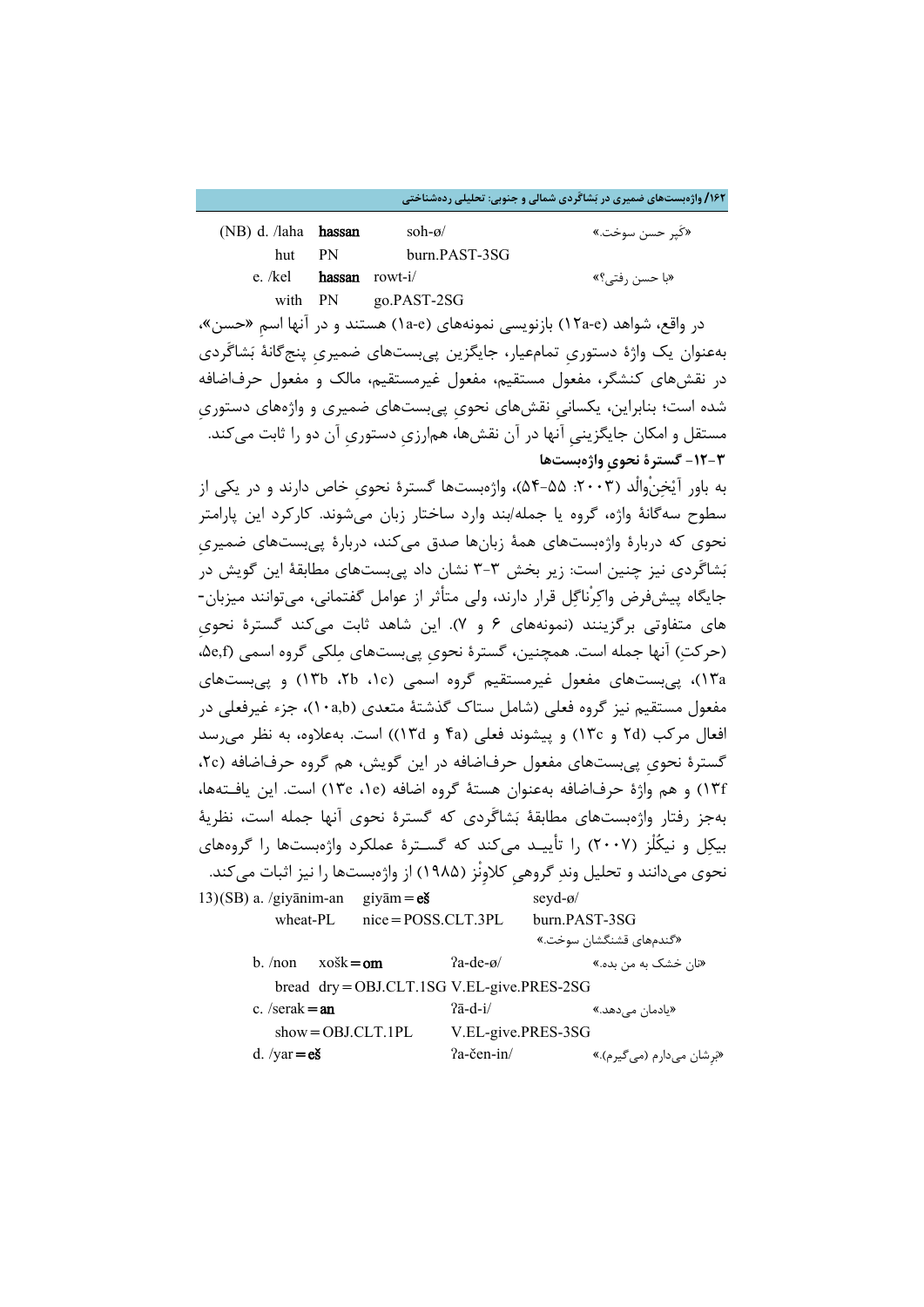�ی زبا **، سال ،12 شمارة ،1 بهار و تابستان 163/1400** � �و ی �ش

V.PREF=OBJ.CLT.3PL V.EL-take.PRES-1SG e. /bunvar=ox  $2a-m-p-in/$  (همراهتان نمیآیم) with=OBJ.CLT.2PL V.EL-NEG-come.PRES-1SG f. /bunvar čok=**ox**  $2a-m-p-in/$  «همراه پسرتان نمیآیم» with son=OBJ.CLT.2PL V.EL-NEG-come.PRES-1SG **-13-3 احتمال واژگانیشدگیِ واژهبستها** واژگانیشدگیِ واژهبستها فقط در اندکی از زبانها دیده میشود (آیْخِنْوالْد، ۲۰۰۳: 55). در پیکرة مورد استناد این پژوهش نیز موردي از فرایـند واژگـانیشـدگیِ واژه- بستهاي ضمیري با میزبانهاي آنها مشاهده نمیشود. **-14-3 قواعد نحويِ ویژة واژهبستها** مطابق این پارامترِ نحوي، واژهبستها میتوانند از نظر نحوي غیرعادي و داراي قواعد نحوي ویژه باشند که تکواژهاي دیگر فاقد آنها هستند (آیْخنْوالْد، ۲۰۰۳: ۵۶-۵۵). همسو با این پارامتر، پیبستهاي ضمیريِ بشاگَردي نیز از دو فرایند و قاعدة نحويِ منحصربهفرد برخوردارند که در تکواژهاي دیگر مشاهده نمیشود: 1) واژهبست مضاعف [1](#page-18-0) که در آن واژهبست و صورت غیرواژهبستیِ هم مرجع آن (با ویژگیهاي شخص، شمار و جنس یکسان)، همزمان در بند ظاهر میشوند (هـالْپـِرْن، :1998 107-108). در نمونههاي (b,a14 (نیز پیبست مطابقۀ m)o =(و ضمیرِ غیرواژهبستیِ mon/me که هر دو نقش مطابقه را ایفا میکنند و به موضوع یکسان (=کنشگر اول شخص مفرد) ارجاع میدهند، همزمان در ساختار جمله حضور دارند. 14)(SB) a. /hasan=om dit me/ «من حسن را دیدم.»  $\mathbf{me}$ / PN=SUBJ.CLT.1SG see.PAST.3SG (NB) b. /**mon=m**  $\text{e}^{\text{eq}}$  asan di/  $\text{e}^{\text{eq}}$  /assus di/  $\text{e}^{\text{eq}}$  /assus di/  $\text{e}^{\text{eq}}$  /assus di/  $\text{e}^{\text{eq}}$  /assus di/  $\text{e}^{\text{eq}}$  /assus di/  $\text{e}^{\text{eq}}$  /assus di/  $\text{e}^{\text{eq}}$  /assus di/  $\text{e$ I=SUBJ.CLT.1SG of PN see.PAST.3SG ۲) صعود واژهبست<sup>۲</sup> که در آن واژهبستهایی که در زیرساختِ جمله جایگاهِ پایینِ پسفعلی را پذیرفتهاند، در روساخت جمله به جایگاه بالاترِ پیشفعلی حرکت میکنند (اَنْدرسن: :2005 245):  $15)$ (NB)  $\sqrt[4]{}$ wor  $get = end = om/$  (گرفتم).»  $set = end = om/$ V.PREF take.PAST=OBJ.CLT.3PL=SUBJ.CLT.1SG

-

<span id="page-18-1"></span><span id="page-18-0"></span>1. clitic doubling 2. clitic climbing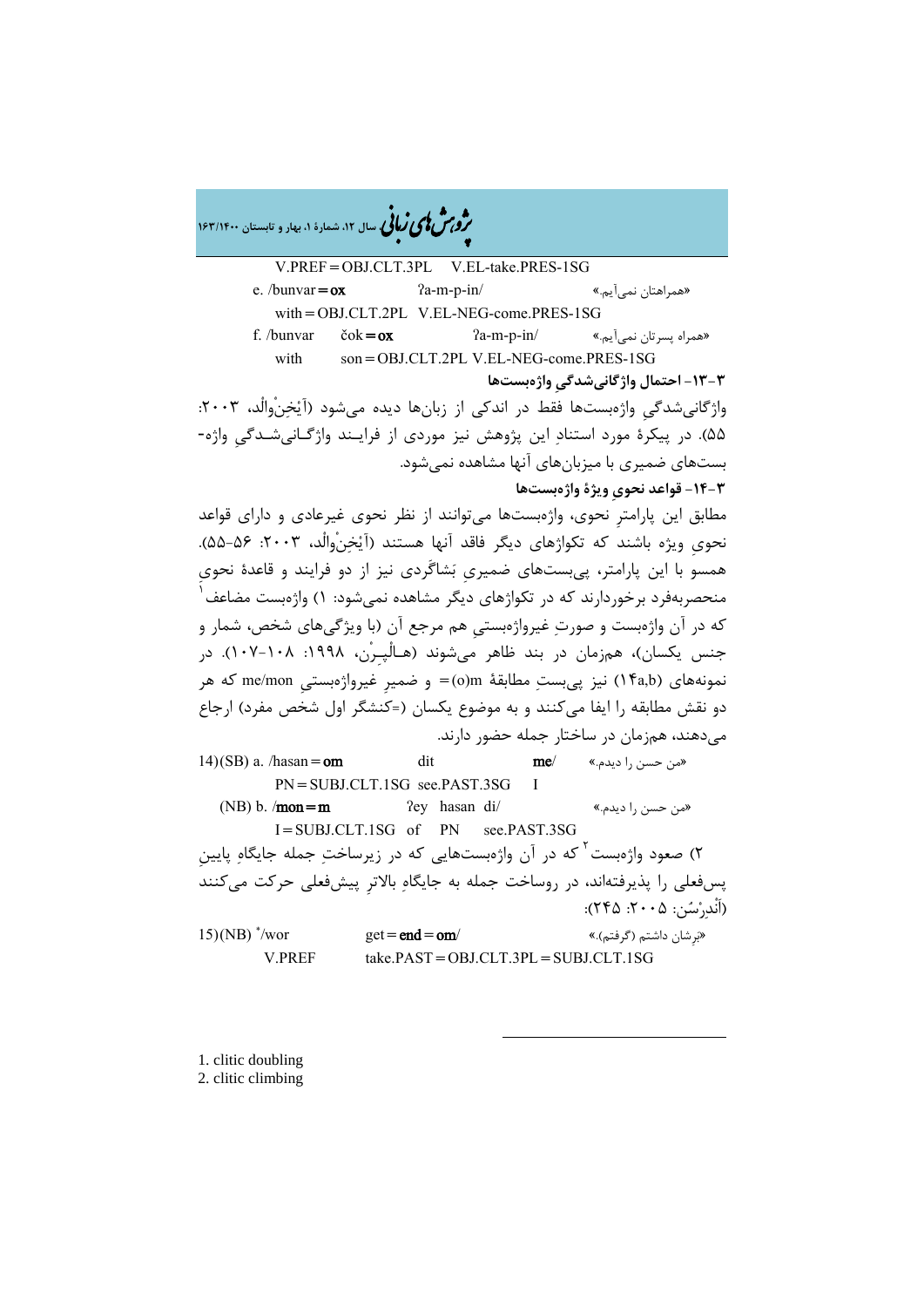**/164 واژهبستهاي ضمیري در بشاگَردي شمالی و جنوبی: تحلیلی ردهشناختی**

در نمونۀ زیرساختی ۱۵، پی بستهای مفعول مستقیم (en(d= و مطابقۀ om = (در نقشهاي متممِ فعلی و مطابقهنماي ساختواژي) در جایگاه پس از ستاك گذشتۀ فعلِ get قرار دارند. حال آنکه در نمونۀ روساختیِ ،16 پیبست مطابقۀ om =براي پذیرفتن نقش و حالت، دستخوش فرایند اجباريِ صعود واژهبست گردیده و به جایگاه پیش از ستاك فعل حرکت نموده و به پیشوند فعل پیوسته است که در نمودار درختی، بالاتر از جایگاه اصلیِ زیرساختیِ آن است.

16) «آنها را برداشتم (بَرِشان داشتم).» /get = en (هزانها را برداشتم).» /get = en V.PREF = SUBJ.CLT.1SG take.PAST.3SG = OBJ.CLT.3PL **-15-3 همارزيِ واژهبستها با طبقات [بستۀ] واژگانی/ساختواژي**

این پارامتر بر ناقصبودنِ نواییِ برخی از طبقات بستۀ واژگانی شاملِ وندها، ضمایر، ادات، افعال کمکی، پرسشواژهها، کلمات ربطی، حروف اضافه و قیدها متمرکز است. با این توصـیف که آنها نیز، همانـند واژهبسـتها، اغلب در فرایند تحـول خود، مرحلۀ واژه- بستسازي را گذراندهاند که مسلماً در آن نمیتوانستهاند یک واژة واجی مستقل را بسازند (آیْخِنْوالْد، ۲۰۰۳: ۵۶). در این رابطه باید گفت تاکنون سیر تحول تاریخی طبقات بستۀ واژگانی و پیبستهاي ضمیريِ بشاگَردي ناکاویده مانده و از حیطۀ این پژوهش نیز خارج است؛ بنابراین، نمیتوان بهطور یقین دربارة همارزيِ پیبستهاي ضمیري و طبقات بستۀ واژگانیِ این گویش اظهارنظر کرد.

**-4 نتیجه**

واژهبستهاي ضمیري در گویشهاي بشاگَردي شمالی و جنوبی، بازنماییِ زیر طبقههاي واژگانی-دستورياند و در مطالعات ردهشناختی، نحوي و معنایی، فایدة بسیار دارند. بر اساس یافتههاي این پژوهش ردهشناختی، یازده مورد از پانزده پارامتر جهانی آیخنْوالْد (2003) در واژهبستهاي ضمیريِ بشـاگَردي (شـمالی و جنوبی) بـدین شـرح تبلور مییابند: پیبستیبودن؛ آزادي در میزبانگزینی؛ گزینش میزبان در جایگاه ثابت واکرْناگل؛ همارزي با واژة نحوي؛ ناهمارزي با واژة واجی؛ وقوع پس از همۀ انواع وندها؛ برخورداري از ویژگیهاي زنجیري و واجآرایی ویژه؛ ایجاد خوشههاي همخوانیِ خاص در مرزِ میزبان و واژهبست؛ برخورداري از آرایش نحويِ خاص (با تبیینِ ردهشناختی)؛ داشتنِ تنوع گسترة نحوي در سطوح جمله، گروه و واژه؛ و برخورداري از دو قاعدة نحويِ ویژة واژهبست مضاعف و صعود واژهبست. بهعلاوه، به دلیل محدودیتهاي ساختاري، دو پارامتر ارتباط واژهبستها با مکث و کنار هم قرار گرفتن واژهبستها امکان کاربرد نیافته و دو پارامتر احتمال واژگانیشدگی و همارزي با طبقات [بستۀ] واژگانی نیز به دلیل ناکاویدهماندنِ سیر تحولات تاریخی این عناصر، قابل اثبات نیست؛ بنابراین، اکثریت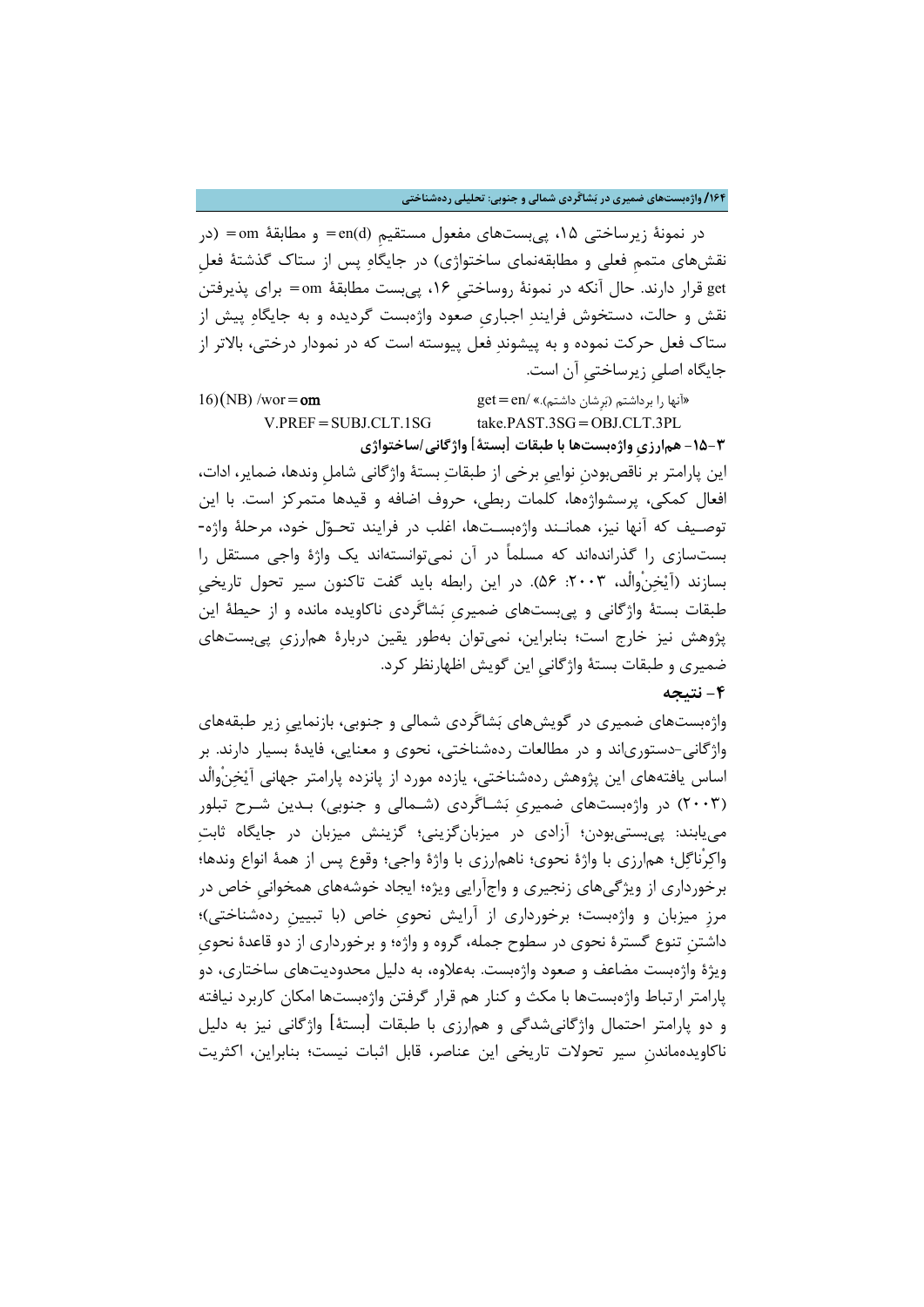# �ی زبا **، سال ،12 شمارة ،1 بهار و تابستان 165/1400** � �و ی �ش

قاطع پارامترهاي جهانیِ الگوي مورد استناد، فرضیۀ نگارندگان و همسویی ماهیت، رفتار و گرایشِ عناصر مورد بررسی با جهانیهاي پیشنهاديِ آیخنْوالْد (2003) براي واژه- بستها را تأیید میکند. در درجۀ دوم، براي شیوة رفتار و گرایش این عناصر، میتوان تبیینهاي نظري از جمله همبستگی میان ساختواژة پسونديِ غالب و کاربرد پیبستها، همبستگی میان ناهمارزي با واژة واجی و عدم پذیرش تکیه/مکث، میزبانگزینی گسترده و تعلق به سطحِ ساختاري جمله و تبلور میزانِ نزدیکیِ منطقی/معنایی عناصر در آرایش نحوي آنها را ارائه نمود. در پایان، این نوشتار ثابت میکند الگوي نظريِ آیخنْوالْد (2003) یک چارچوب علمیِ کارآمد، نظریهبنیاد، نظاممند، کاربردي و داراي کفایت تبیینی را براي ارزیابی، ردهبندي و تحلیل رفتار و گرایش واژهبستهاي بشاگَردي یپشنهاد مے کند.

## **پینوشتها**

.1 بشاگرد/بشاگَرد (bašāgard/bašāgerd (نام دیوانیِ این شهرستان و بشْکَرْد (baškard (کهنترین نامِ مکتوب و تنها نام رایجِ آن در بین بومیان است. در این پژوهش و در همۀ ارجاعها، نامِ مورد استفادة منابع عیناً آورده شده است، گرچه «بشاگَرد (ي)» اسم (صفت) مورد استفادهٔ نگارندگان است.

.2 اوایل قرن هجدهم، اصطلاح clitic» واژهبست» و انواعِ آن شامل proclitic» پیشبست» و enclitic «پِیبست» توسط هرْمان وضع و پس از آن در زبانشناسی رایج شد (اَنْدرسن، :2005 1).

.3 از یکسو مانند واژة مستقل، توزیع واژهبستها تابع قواعد نحوي، ولی از سوي دیگر مانند وند، همواره بدونِ تکیه و لزوماً وابسته به یک میزبانِ واجیاند؛ یعنی از نظر نحوي مستقل، ولی از نظر واجی وابسته- اند (کایْنْک <sup>۱</sup>، ۲۰۰۶: ۴۹۱). در واقع، به همین دلیل زبانشناسان «واژهٔ واجی <sup>۲</sup>» و «واژهٔ نحوی آ» را از ، :2017 55). [4](#page-20-3) یکدیگر متمایز کردهاند (ونْدر هالْست

.4 واژهبستسازي (cliticization (جزئی از فرایند دستوريشدگی (grammaticalization (است که ثابت میکند در گذر زمان واژههايِ مستقل ابتدا به واژهبست و در صورت تـداومِ تغییر، به وند تحول مییابند (هالْپِرْن، :1998 119).

۵. زوئیکی (۱۹۷۷) نخستینبار واژهبستها را به دو شق ساده<sup>۵</sup> و ویژه <sup>۶</sup> ردهبندی نمود: واژهبستِ ساده صورت کوتاهشدة آوایی و بیتکیۀ یک واژة واجیِ مستقل است که رابطۀ معناییِ شفاف و توزیعِ نحويِ دقیقاً یکسان با آن دارد (زوئیکی، :1977 4)؛ مانند صورت وابستۀ «را» بهصورت /o=/ در فارسی (شقاقی، :1374 145). در برابر، واژهبست ویژه یا صورت واژگانیِ کامل ندارد؛ مانند s 'مالکیت در

-

<span id="page-20-5"></span><span id="page-20-4"></span><span id="page-20-3"></span><span id="page-20-2"></span><span id="page-20-1"></span><span id="page-20-0"></span>1. A. D. Caink 2. phonological word 3. syntactic word 4. H. van der Hulst 5. simple clitics 6. special clitics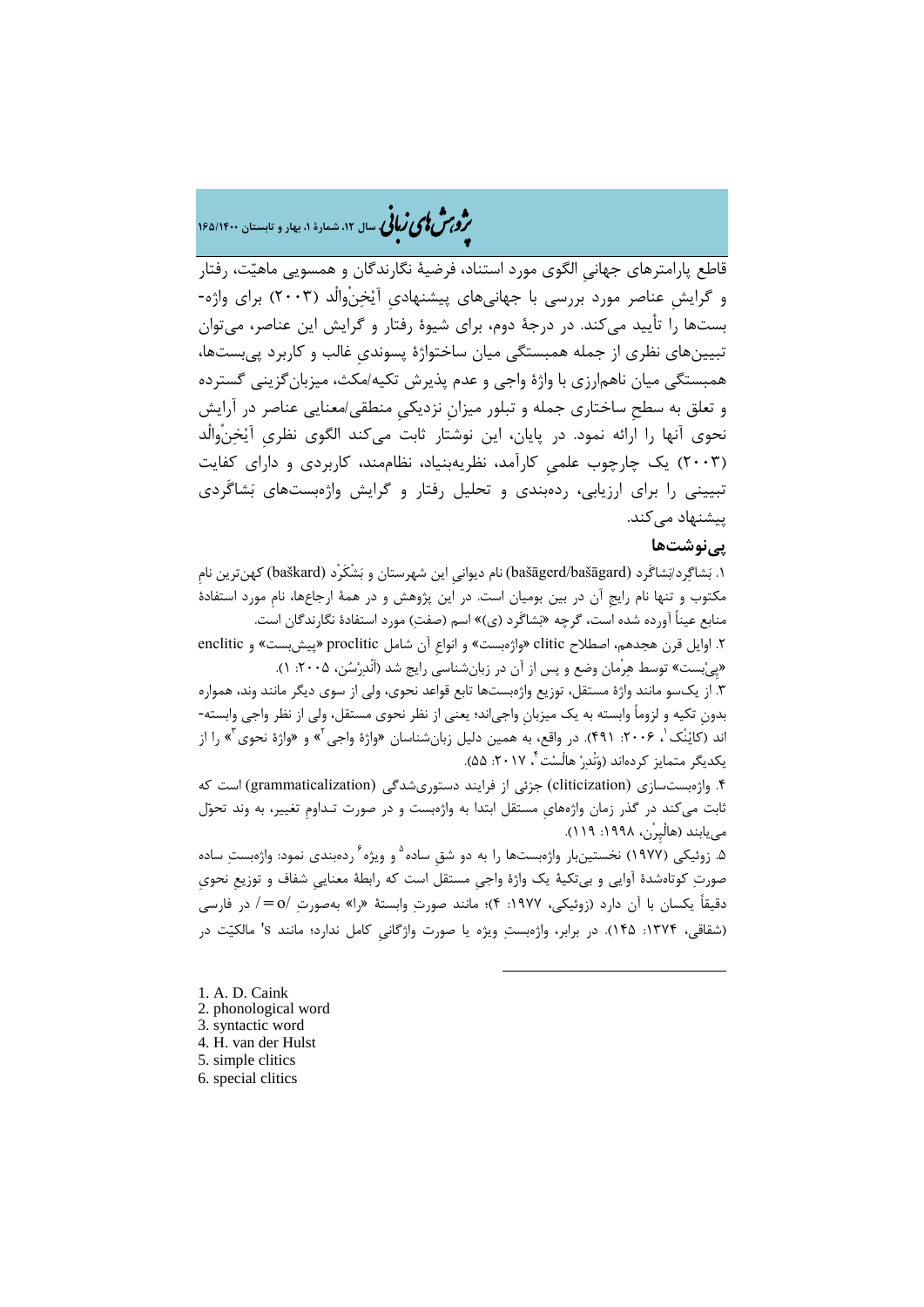## **/166 واژهبستهاي ضمیري در بشاگَردي شمالی و جنوبی: تحلیلی ردهشناختی**

انگلیسی (زوئیکی، :1977 6) و یا توزیع نحويِ یکسانی با صورت کامل خود ندارد؛ مانند شناسههاي فاعلی در فارسی (شقاقی، :1374 145).

۶. بهمنظورِ ارائۀ نظریهای جهانی و واحد برای واژهبستها، کلاوِنْز (۱۹۸۵) پی برد گسترهٔ <sup>۱</sup> عملکرد وندها واژه، ولی گسترهٔ عملکرد واژهبستها گروه است؛ بنابراین، واژهبست را «وند گروهی<sup>۲</sup>» نامید و پارامتر دوارزشیِ واجیِ «پیشبست در برابرِ پیبست» و دو پارامترِ دوارزشیِ نحويِ «آغازین در برابرِ پایانی» و «پیشین در برابر پسین» را براي ردهبندي واژهبستها پیشنهاد کرد که در مجموع، هشت امکان را بهدقت میدهند.

۷. با الهام از نظريۀ واكِرْناگِل ّ (١٨٩٢) ٔ و با مطالعۀ جايگاههاي ممكن براي كاربرد واژهبستها، هالْپِرْن [5](#page-21-4) (1995) دو رده/نظامِ واژهبسـتی را در زبانهاي دنیا شـناسایی کرد: 1) واژهبسـتهاي جایگاه دوم (واژهبستهاي قانون واکرْناگل) که فقط در جایگاه دومِ جمله/بند ظاهر میشوند و به دلیل انتساب به گسترهٔ جمله، واژهبست جمله <sup>۶</sup> نیز نامیده میشوند (هاک <sup>۷</sup> ، ۱۹۹۱: ۳۲۰)؛ و ۲) واژهبستهای فعلی <sup>۸</sup> که به فعل/هستۀ نقشی منضم به فعل می بیوندند و نقش مطابقهنما <sup>۹</sup> دارند (هالْپِرْن، ۱۹۹۸: ۱۰۵).

.8 توضیح آنکه در هر دو گویش واژهبستهاي مطابقه، ملکی، مفعول حرفاضافه، مفعول مستقیم (در زمان غیرگذشته) و مفعول غیرمستقیم صورت واژگانی و ساختاريِ یکسان دارند و در جدول 1 فهرست شدهاند. حال آنکه واژهبستهاي مفعول مستقیم (در زمان گذشتۀ) این گویشها صورت واژگانی و ساختاريِ ویژه و متفاوت با دیگر همتایان خود دارند و در جدول 2 آمدهاند.

.9 در دادههاي گویشی، نام گونۀ گویشیِ برخی نمونهها به قرینۀ نمونه (هاي) پیشین حذف شده است. .[10](#page-21-8) البته ردة سوم و بسیار نادري از واژهبستها بهنام درونبست (mesoclisis/endoclitic (نیز در پارهاي از زبانها کاربرد دارد (بیکل و نیکُلْز، :2007 198).

.11 از این رو، در ادامه با عنوان پیبستهاي ضمیري از آنها یاد میشود.

.12 باید گفت فقط پیبستهاي مفعول مستقیم (در زمان غیرگذشته) میتوانند به پیشوند فعلی بپیوندند.

.13 جایگاه دوم میتواند پس از نخستین واژه/نخستین سازه باشد و واژهبست را در این دو جایگاه به ترتیب (Second word و D (second daughter) (P، 10 میiفسر و لوئیز، ۲۰۱۲. ۴۸). .14 ستاره نشانۀ نادستوري بودنِ جمله است.

.15 علامت سؤال نشانۀ ناپذیرفتنی بودنِ جمله است.

<span id="page-21-0"></span>1. domain

<span id="page-21-1"></span>2. phrasal affix

<span id="page-21-2"></span>3. J. Wackernagel

<span id="page-21-3"></span>.4 اثر واکرْناگل (1892) نشان داد واژهبستها در زبانهاي هندواروپاییِ باستان همواره پس از نخستین واژة بندهاي پایه/پیرو؛ یعنی در جایگاه دومِ جمله مشاهده میشوند (اَنْدرسن، :2005 177).

-

<span id="page-21-4"></span>5. second-position clitics/2P/P2

<span id="page-21-5"></span>6. sentence clitic

<span id="page-21-6"></span>7. H. H. Hock

<span id="page-21-7"></span>8. verbal clitics

<span id="page-21-8"></span>9. agreement marker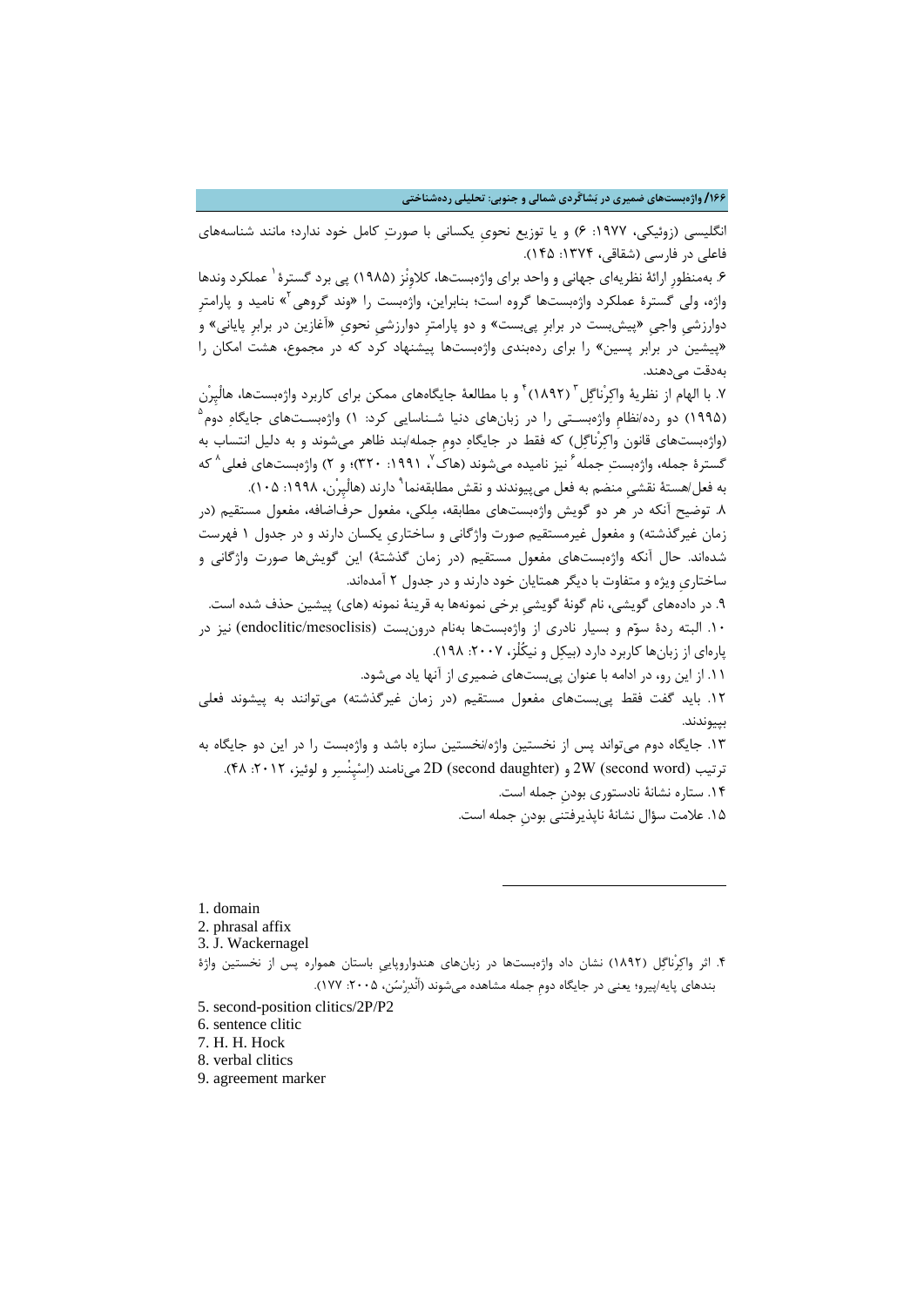�ی زبا **، سال ،12 شمارة ،1 بهار و تابستان 167/1400** � �و ی �ش

.16 کشیدهترین هجاي بشاگَردي با الگوي CVCCC) داراي خوشۀ سههمخوانیِ پایانی) را میتوان در گونۀ رودباري و در هجاي دوم از واژة pe.**čiəhnk** «نفوس بد» مشاهده نمود. .17 فرایندهاي نوعِ اول صرفاً در ساختارهاي داراي خوشۀ واژهبستیِ خاص و فرایندهاي نوعِ دوم تنها در واژهبستهاي دارايِ بیش از یک هجا رخ میدهند که بشاگَردي فاقد هر دو است.

## **منابع**

شقاقی، ویدا (1374). واژهبست چیست؟ آیا در زبان فارسی چنین مفهومی کاربرد دارد؟ در یحیی مدرسی و محمد دبیرمقدم (ویراستاران)، مجموعۀ مقالههاي سومین کنفرانس زبانشناسی (141-157). تهران، پژوهشگاه علوم انسانی و مطالعات فرهنگی.

صدیقینژاد، بختیار (1389). بررسی توصیفی ساختواژة گویش بشاکردي، پایاننامه کارشناسی ارشد، زاهدان، دانشگاه سیستان و بلوچستان.

صدیقینژاد، سپهر، آهنگر، عباسعلی و رستمیابوسعیدي، علیاصغر (1394). معرفی دستگاه ضمایر و حالت در گویش بشاگَردي جنوبی، در سید محمد حسینی معصوم و شهلا شریفی (ویراستاران)، مجموعه مقالات سومین همایش زبان شناسی و آموزش زبان فارسی (ج ۷: ۱۷۳-۱۵۱)، مشهد، دانشگاه فردوسی.

- Aikhenvald, A. Y. 2003. Typological parameters for the study of clitics with special reference to Tariana, In R. N. W. Dixon and A. Aikhenvald (eds.), *Word: A Cross-Linguistic Typology* (42-78), Cambridge: Cambridge University Press.
- Anderson, S. R. 2005. *Aspects of the Theory of Clitics*, New York, Oxford University Press.
- Bickel, B. and J. Nichols. 2007. Inflectional Morphology, In T. Shopen (ed.), *Language Typology and Syntactic Description* (3. 169-240), Cambridge: Cambridge University Press.
- Caink, A. D. 2006. Clitics, In K. Brown (ed.), *Encyclopedia of Language and Linguistics* (2. 491-495), Oxford: Elsevier.
- Gershevitch, I. 1970. The Crushing of the Third Singular Present, In M. Boyce and I. Gershevitch (eds.), *W. B. Henning Memorial Volume* (161- 174), London: Lund Humphries.
- Gerlach, B. 2002. *Clitics between Syntax and Lexicon*, Amsterdam, John Benjamins.
- Halpern, A. 1995. *On the placement and morphology of clitics*, Stanford, CSLI Publications.
- Halpern, A. 1998. Clitics, In A. Spencer and A. M. Zwicky (eds.), *Handbook of Morphology* (101-122), Massachusetts: Blackwell.
- Hock, H. H. 1991. *Principles of Historical Linguistics*, Berlin, Mouton de Gruyter.
- Klavans, J. L. 1985. The independence of syntax and phonology in cliticization, *Language*, 61: 95–120.
- Kroeger, P. R. 2005. *Analyzing Grammar: An Introduction*, Cambridge, Cambridge University Press.